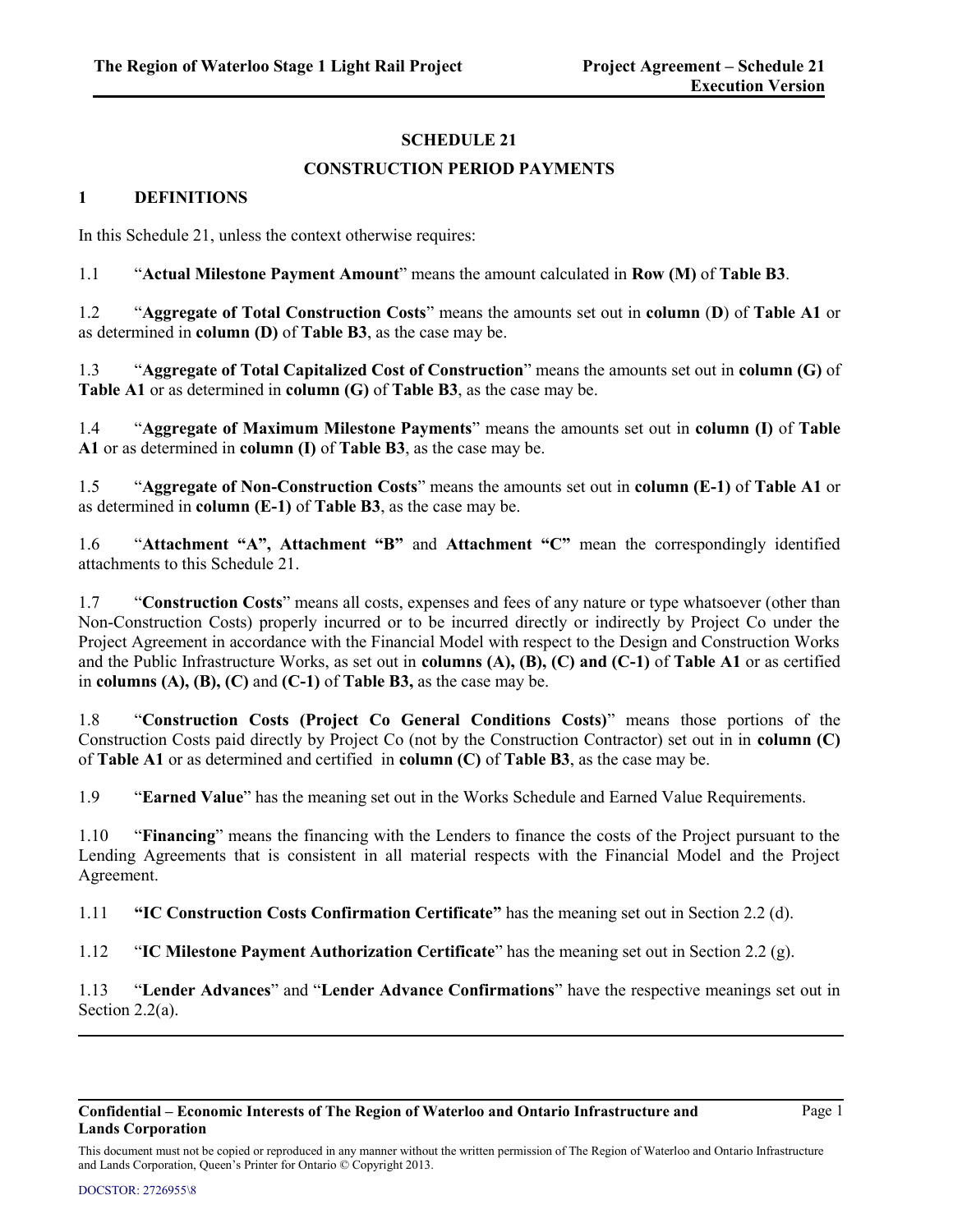1.14 "**LRT System Works Component (Construction Contractor)**" means those portions of the Construction Costs as set out in **column (A)** of **Table A1** or as determined and certified in **column (A)** of **Table B3**, as the case may be.

1.15 "**Maximum Milestone Payment Amount**" means the amount set in **column (J)** of **Table A1**.

1.16 "**Milestones**" means the percentage completion benchmarks of the Design and Construction Works and Public Infrastructure Works as reflected on **Table A1**, the achievement of which is to be confirmed and accepted in accordance with the provisions of this Schedule 21.

1.17 "**Milestone Payment Eligibility Date**" means the date on which the Milestone Payment Eligibility Threshold is achieved, as certified by the Independent Certifier in the Milestone Zero Notice.

1.18 "**Milestone Payments**" means the periodic payments relating to the achievement of the Milestones selected by Project Co and accepted by the Region as reflected in **Table A1**, to be paid by the Region to Project Co in accordance with the calculations made in **Table B3** provided that Project Co has satisfied all Milestone Payment Eligibility Requirements, and subject to the terms and conditions of the Project Agreement and this Schedule 21.

1.19 "**Milestone Payment Application**" has the meaning set out in Section 2.2(f).

1.20 "**Milestone Payment Eligibility Date Notice**" has the meaning set out in Section 2.2(d).

1.21 "**Milestone Payment Eligibility Requirements**" has the meaning set out in Section 2.2(f).

1.22 "**Milestone Payment Eligibility Threshold Amount**" means \$130,651,572.08, and is reflected on Attachment "A";

1.23 "**Milestone Payment Eligibility Threshold**" means the threshold point at which the Milestone Payment Eligibility Threshold Amount has been achieved by Project Co in respect of the Project, has been advanced to Project Co either through sources of Equity Capital or by the Lenders under the Lending Agreements, and has been certified by the Independent Certifier in the Milestone Zero Notice.

1.24 "**Milestone Zero"** means the Milestone corresponding to the Milestone Payment Eligibility Date;

1.25 "**Milestone Zero Notice"** means the report issued by the Independent Certifier pursuant to Section 2.2(d)(i) confirming that all requirements for achievement of the Milestone Payment Eligibility Threshold have been fulfilled.

1.26 "**Monthly Progress Report**" has the meaning set out in the Works Schedule and Earned Value Requirements.

1.27 "**Non-Construction Costs**" means all costs, expenses and fees of any nature or type whatsoever (including financing costs, the cost of the Independent Certifier appointed in connection with the Project, but not including Construction Costs) properly incurred by Project Co in respect of the Project as set forth in the Financial Model, as reflected in **column (E)** of **Table A1** for each period reflected thereon and as may be

This document must not be copied or reproduced in any manner without the written permission of The Region of Waterloo and Ontario Infrastructure and Lands Corporation, Queen's Printer for Ontario © Copyright 2013.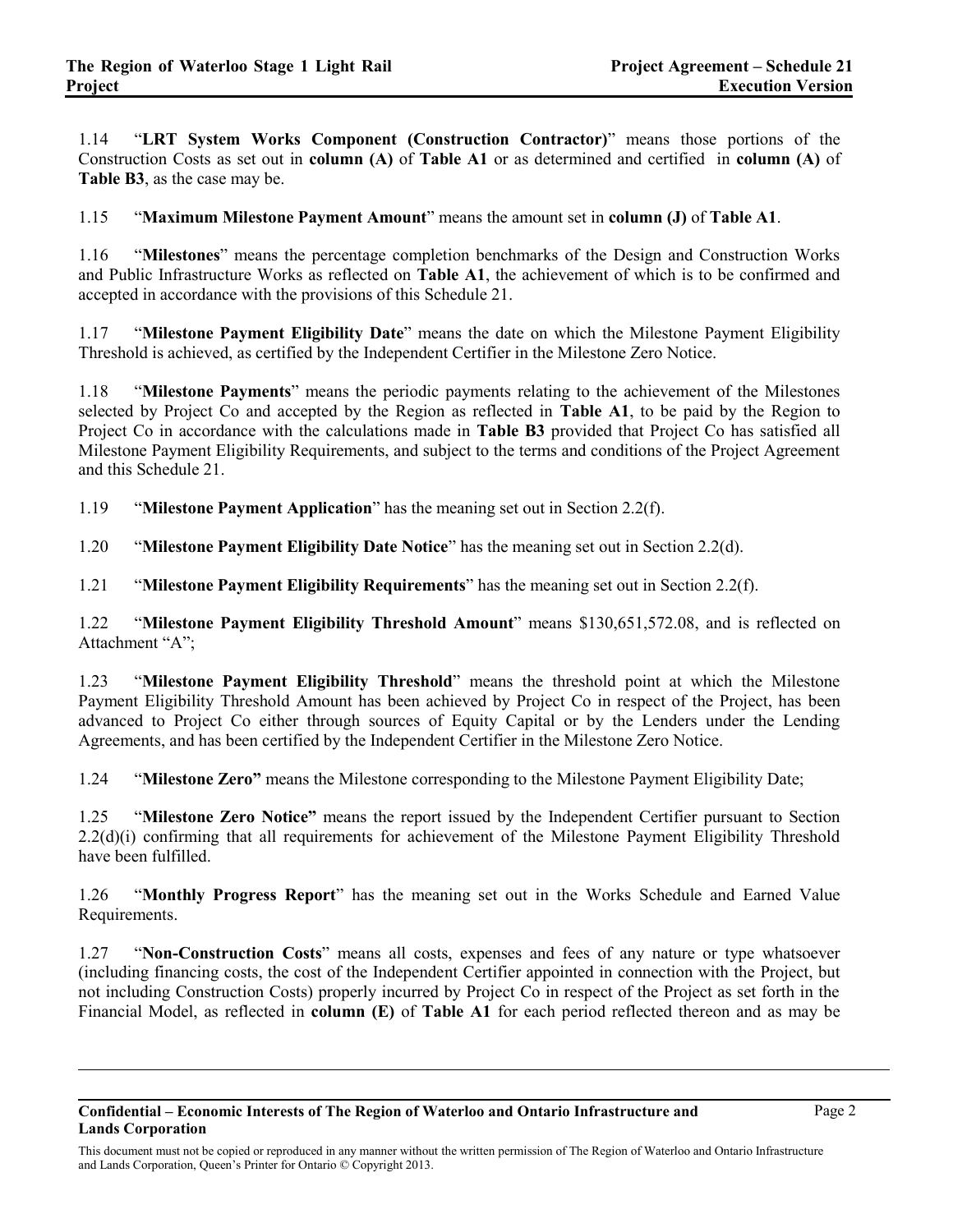adjusted in accordance with the calculations set out in Section 2.2 (h) (ii) (B) and reflected in **column (E-1)** of **Table B3**.

1.28 "**Partial Payment**" has the meaning set out in Section 2.2 (h)(ii).

1.29 "**Progress Ratio**" has the meaning set out in Section 2.2(h)(ii)(A).

1.30 "**Project Co Officer Progress/Milestone Payment Certificate**" has the meaning set out in Section  $2.2(c)$ .

1.31 "**Public Infrastructure Works Component (Construction Contractor)**" means those portions of the Construction Costs as set out in **column (B)** of **Table A1** or as determined and certified in **column (B)** of **Table B3**.

1.32 "**Request for Payment**" has the meaning set out in Section 2.2(f).

1.33 "**Scheduled Milestone Date**" means the dates set out in the first column of **Table A1**.

1.34 "**Scheduled Milestone Payment Eligibility Date**" means October 31, 2014 and is reflected on Attachment "A";

1.35 "**Substantial Completion Payment**" means \$82,290,859.00 and is reflected on and may be modified in accordance with the provisions of Attachment "A";

1.36 "**Table A1**" means the table titled **Table A1**: **Capitalized Cost of Construction, Milestone Payments and Substantial Completion Payment** set out in Attachment "A".

1.37 "**Table B1"** means the table titled **Table B1: Extract from Table A1 to current Milestone Payment**  in Appendix 1 to Attachment "B".

1.38 "**Table B2**" means the table titled **Table B2: Request by Project Co for Payment and Calculation of Milestone Payment** in Appendix 1 to Attachment "B".

1.39 "**Table B3**" means the table titled **Table B3: Certified Costs and Calculation of Actual Milestone Payment** in Appendix 1 to Attachment "B".

1.40 "**Total Capitalized Cost of Construction**" means \$580,673,653.67 and is reflected on Attachment "A";

1.41 **"Total Construction Costs"** means the amounts set out in **column (C-1)** of **Table A1**, as determined and certified in **column (C-1)** of **Table B3**.

1.42 "**Works Schedule and Earned Value Requirements**" means the requirements set out in Articles 1 and 19 of Schedule 15-2-*Design and Construction Requirements* to the Output Specifications, including, without limitation, the "Monthly Progress Report" and the status of "Earned Value" and all elements thereof as calculated and presented in accordance with the "Primavera" project portfolio management and accounting software system contemplated in such Article 19.

This document must not be copied or reproduced in any manner without the written permission of The Region of Waterloo and Ontario Infrastructure and Lands Corporation, Queen's Printer for Ontario © Copyright 2013.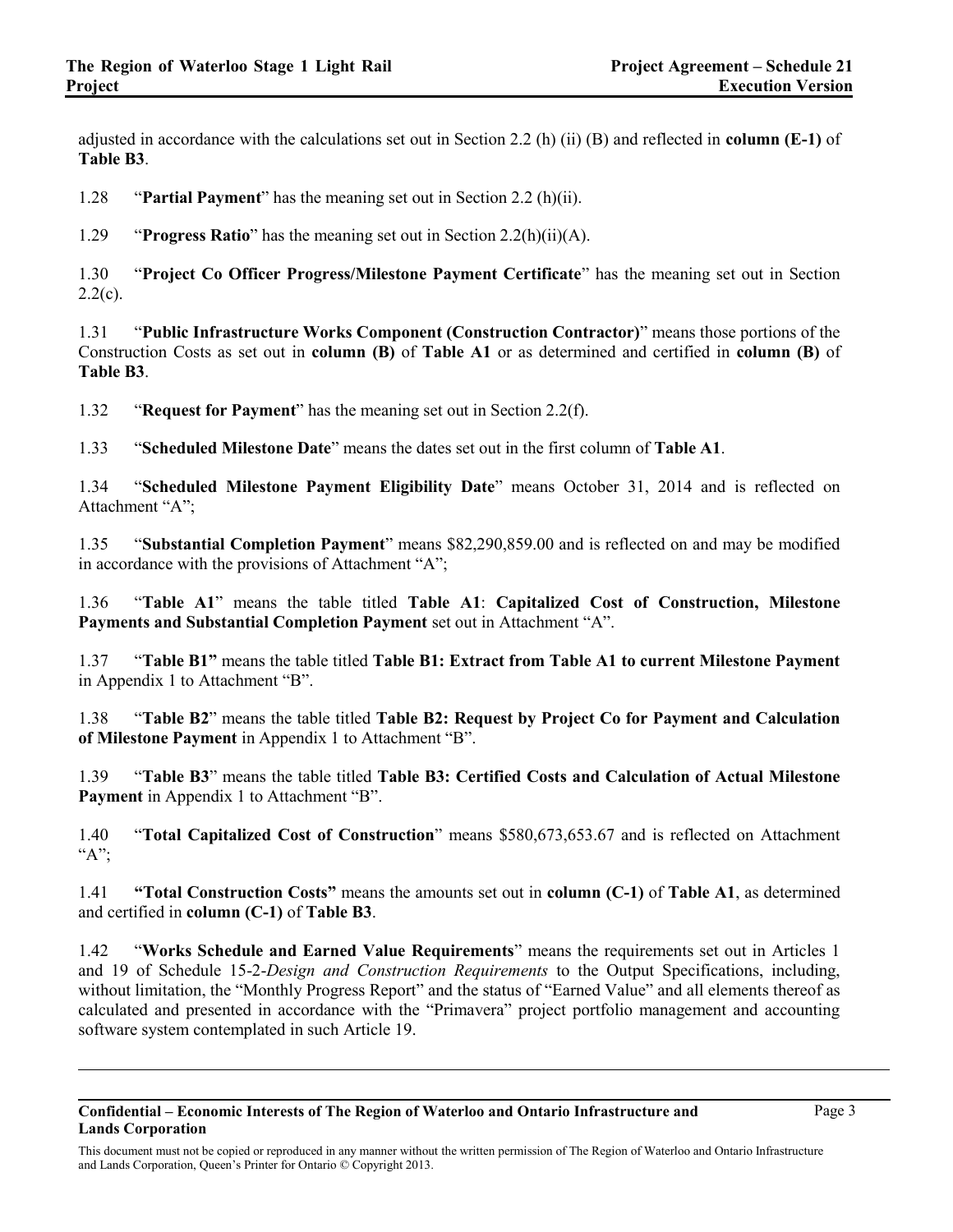## **2 MILESTONE PAYMENTS AND SUBSTANTIAL COMPLETION PAYMENT**

- 2.1 The Region covenants and agrees to pay to Project Co:
	- (a) the Milestone Payments, and if applicable, Partial Payments, in accordance with the Project Agreement and this Schedule 21; and
	- (b) the Substantial Completion Payment in accordance with the Project Agreement and this Schedule 21.

## 2.2 **Milestone Payments**

- (a) In order to enable the Region and the Independent Certifier to (i) monitor progress of the Design and Construction Works and Public Infrastructure Works, (ii) monitor payments for Construction Costs and Non-Construction Costs, and (iii) receive information necessary to satisfy requirements of the Contribution Agreement Parties, Project Co shall deliver to the Region Representative, the Region Engineer and the Independent Certifier (A) copies of all draw requests, reports, information and documentation supporting or required to be submitted to the Lenders, the Lenders' Technical Advisor and/or the Lenders' Agent, as the case may, in respect of applications for advances, draws, releases of funds or payments by the Lenders under the Lending Agreements in accordance with the Financial Model ("**Lender Advances**"), and (B) any payment or advance confirmations issued by or on behalf of the Lenders to Project Co (the items in (A) and (B) being collectively referred to as "**Lender Advance Confirmations**"). Project Co shall procure from the Lenders or the Lenders' Agent, as part of the Financing and in form and content acceptable to the Region Representative, the right for Project Co to receive and deliver to the Region, the Independent Certifier and the Region Engineer copies of all Lender Advance Confirmations. Project Co shall deliver to the Region Representative, the Region Engineer, the Independent Certifier, copies of all Lender Advance Confirmations within two (2) Business Days following receipt thereof of each Lender Advance by Project Co.
- (b) In accordance with Section 22 of the Project Agreement and the Works Schedule and Earned Value Requirements, Project Co is required to prepare and submit, and the Region is required to review and accept (i) the 6-Month Works Schedule, (ii) the Works Schedule, the (iii) Works Report, and (iv) the Monthly Progress Report which, inter alia, are intended to provide an update to and demonstration of the progress of the Design and Construction Works and Public Infrastructure Works, including any changes to the program, timing and sequence of the Design and Construction Works and Public Infrastructure Works, any delays in the progress of the Design and Construction Works and Public Infrastructure Works and plans to mitigate such delays, and the Earned Value of the Design and Construction Works and Public Infrastructure Works actually achieved to date and in respect of the full or partial completion of Milestones.
- <span id="page-3-0"></span>(c) Pursuant to the Financial Model, Project Co has proposed and the Region has accepted the projected costs and payments schedule as reflected in **Table A1**. Every month during the Construction Period prior to the issuance of the Milestone Zero Notice, and thereafter, in conjunction with all Milestone Payment Applications, Project Co shall complete and deliver to

This document must not be copied or reproduced in any manner without the written permission of The Region of Waterloo and Ontario Infrastructure and Lands Corporation, Queen's Printer for Ontario © Copyright 2013.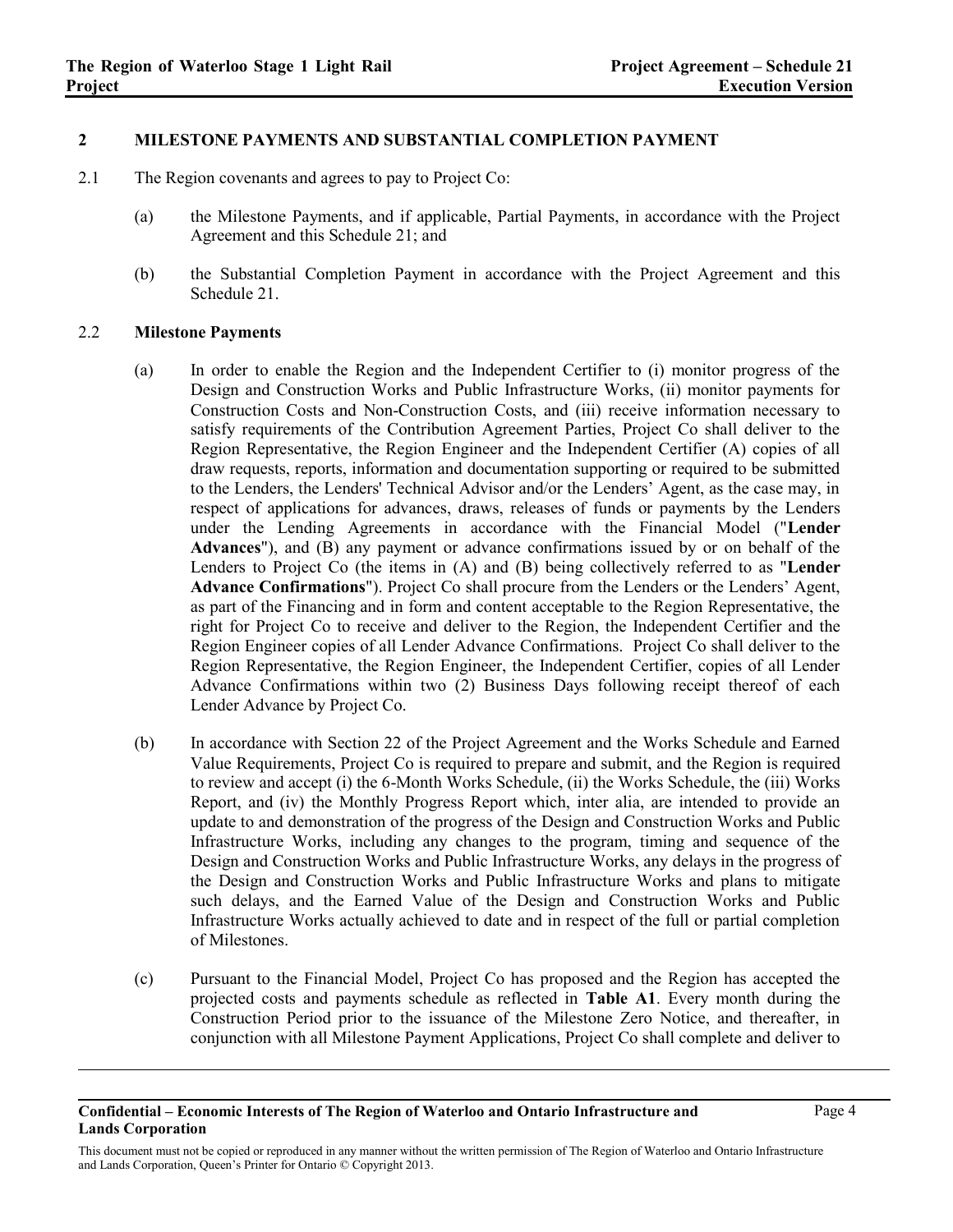the Region Representative, the Region Engineer and the Independent Certifier a Project Co officer certificate in substantially the form set out in Attachment "C" confirming the information set out therein ("**Project Co Officer Progress/ Milestone Payment Certificate**").

- (d) Once Project Co believes that it has achieved the Milestone Payment Eligibility Threshold, it shall deliver a notice (the "**Milestone Payment Eligibility Date Notice**") to the Region Representative and the Independent Certifier claiming that all requirements necessary to the achievement of the Milestone Payment Eligibility Threshold have been met, and concurrently therewith deliver a Project Co Officer Progress/ Milestone Payment Certificate certifying, among other things, that all Milestone Payment Eligibility Requirements relating to the Milestone Payment Eligibility Threshold (the achievement of Milestone Zero) have been fully satisfied. The Independent Certifier shall, within 5 Business Days of receipt of the Milestone Payment Eligibility Date Notice as aforesaid, review and fully assess the construction progress reports, all other documentation previously submitted and the documentation submitted with the Milestone Payment Eligibility Date Notice and accompanying Project Co Officer Progress/ Milestone Payment Certificate, and provide to the Region a certificate that the value of the "Aggregate of Total Construction Costs" reflected in **column (D)** of **Table A1** has been achieved or exceeded by Project Co (the "**IC Construction Costs Confirmation Certificate**"). The Region shall, following input from the Region Engineer with respect to Public Infrastructure Works and within 5 Business Days of receipt of the Milestone Payment Eligibility Date Notice, the Project Co Officer Progress/ Milestone Payment Certificate and IC Construction Costs Confirmation Certificate, provide the Independent Certifier and Project Co with the Region's opinion as to whether the Milestone Payment Eligibility Threshold Amount has been achieved by Project Co and, if applicable, any reasons as to why it considers that Project Co has not satisfied all requirements to achieve the Milestone Payment Eligibility Threshold. Within 5 Business Days after Independent Certifier's and Project Co's receipt of the Region's opinion as aforesaid, the Parties shall cause the Independent Certifier to determine whether the requirements to achieve the Milestone Payment Eligibility Threshold have been met, having regard to the opinions of both Project Co and the Region, and to issue to the Region and Project Co either:
	- (i) a notice that all requirements to achieve the Milestone Payment Eligibility Threshold (Milestone Zero) have been met by Project Co (a "**Milestone Zero Notice**"); or
	- (ii) a report detailing the matters that the Independent Certifier considers are required to be performed by Project Co to satisfy the requirements to achieve the Milestone Payment Eligibility Threshold.
- (e) Where the Independent Certifier has issued a report in accordance with Section 2.2(d)(ii), Project Co shall, within 5 Business Days after receipt of such report, provide the Independent Certifier, Region Engineer and the Region Representative with a detailed list indicating the rectification actions proposed for all matters raised in the report, together with the schedule for completion of all such rectification actions. Project Co shall perform all such additional rectification actions in a timely manner. Upon completion thereof, Project Co may give a further Milestone Payment Eligibility Date Notice and the requirements of Section [2.2\(c\)](#page-3-0) shall be repeated until the Independent Certifier issues the Milestone Zero Notice. The Region

This document must not be copied or reproduced in any manner without the written permission of The Region of Waterloo and Ontario Infrastructure and Lands Corporation, Queen's Printer for Ontario © Copyright 2013.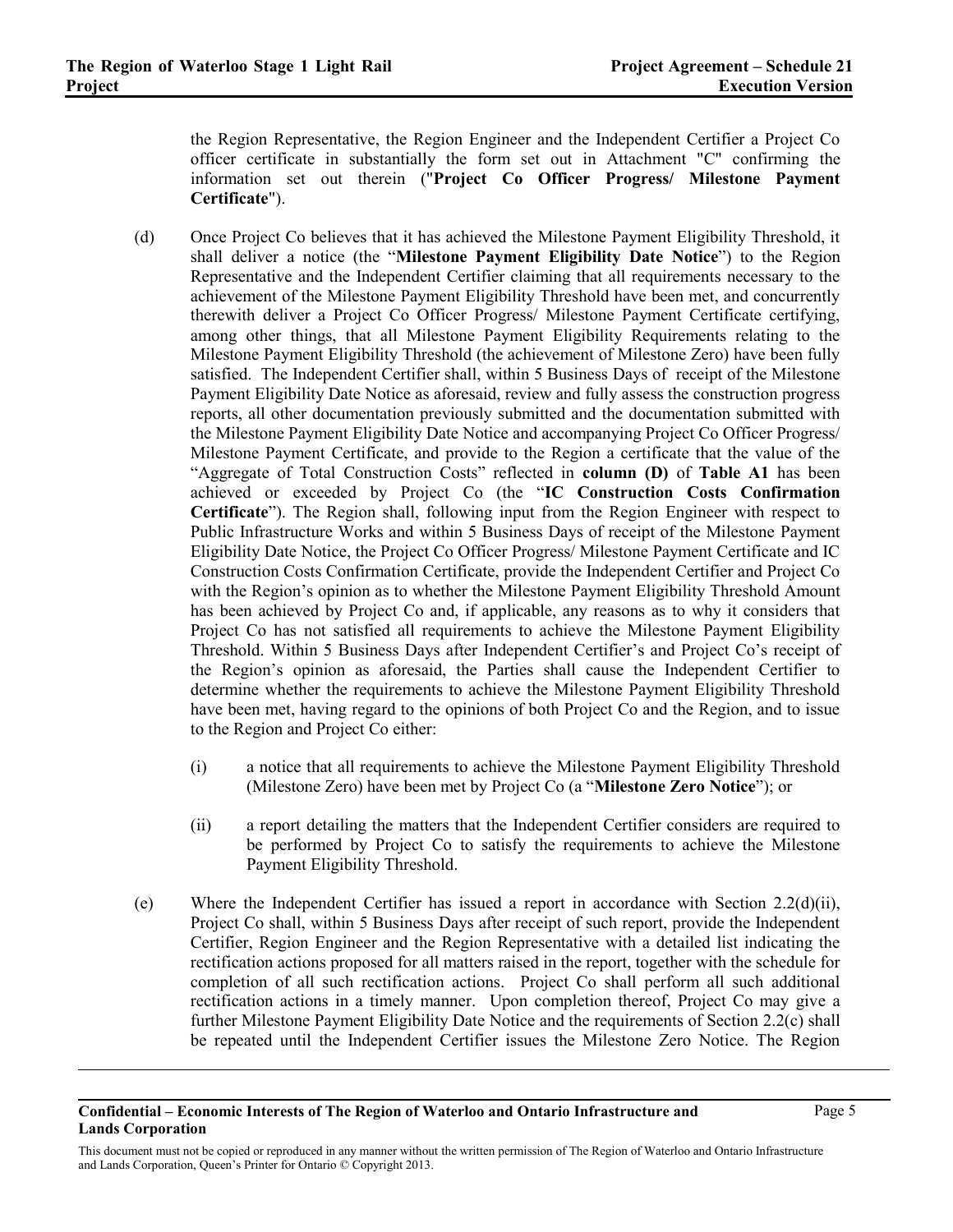acknowledges that Project Co may share the Milestone Zero Notice with the Lenders' Agent or Lenders' Technical Advisor.

- (f) On each applicable Scheduled Milestone Date, Project Co shall prepare, complete and deliver an application (a "**Milestone Payment Application**") to the Region Representative, the Region Engineer and the Independent Certifier consisting of (i) a Request for Payment substantially in the form attached as Attachment "B" ("**Request for Payment**"), and (ii) a Project Co Officer Progress/Milestone Payment Certificate which shall certify the progress of the Design and Construction Works and Public Infrastructure Works and satisfaction of all Milestone Payment Eligibility Requirements for the applicable Milestone Payment. The Milestone Payment Application shall have attached to it all documents contemplated in the Request for Payment including, without limitation, the extract of information from **Table A1** into **Table B1** and the calculations set out in **Table B2** applicable to such Milestone Payment (all such deliverables, documents, applications and attachments relating to each Milestone Payment Application, together with the certifications made in the Project Co Officer Progress/Milestone Payment Certificate and all information, documentation and confirmations as may be requested by the Region or the Independent Certifier under this Schedule 21 being collectively referred to herein as the "**Milestone Payment Eligibility Requirements**"). Project Co shall co-operate with the Region Representative and the Independent Certifier to permit the Independent Certifier to review and fully assess all construction progress reports and all other documentation submitted with the Milestone Payment Application. Within 5 Business Days of receipt by the Region of the Milestone Payment Application, the Region shall, following input from the Region Engineer with respect to Public Infrastructure Works, provide Project Co and the Independent Certifier with any comments Region may have with respect to the Milestone Payment Application.
- (g) Within 5 Business Days of the receipt by the Independent Certifier of a duly completed Milestone Payment Application the Independent Certifier shall review the Total Construction Costs component claimed in the Milestone Payment Application and any Region comments received pursuant to Section 2.2(f), shall perform such inquiries, investigations and inspections as are necessary for the Independent Certifier to be able to verify the progress of the Design and Construction Works and Public Infrastructure Works in accordance with the Works Schedule and Earned Value Requirements, and shall certify to the Region (by reflecting same in **column (D)** of **Table B3** and delivering such information to the Region) the Aggregate of Total Construction Costs progressed by Project Co in the applicable Milestone Payment Application as representing Earned Value in accordance with the Works Schedule and Earned Value Requirements (an "**IC Milestone Payment Authorization Certificate**").
- (h) Within 5 Business Days after the Region's receipt of the IC Milestone Payment Authorization Certificate from the Independent Certifier, and provided that the applicable Milestone Payment Eligibility Requirements for the applicable Milestone Payment have been satisfied, the Region shall calculate pursuant to **Table B3** and, subject to and in accordance with Section 34.1 (c) of the Project Agreement, pay to Project Co in accordance with Section 2.4 the following:
	- (i) if the IC Milestone Payment Authorization Certificate certifies that the actual "Aggregate of Total Construction Costs" in **column (D)** of **Table B3** progressed and

This document must not be copied or reproduced in any manner without the written permission of The Region of Waterloo and Ontario Infrastructure and Lands Corporation, Queen's Printer for Ontario © Copyright 2013.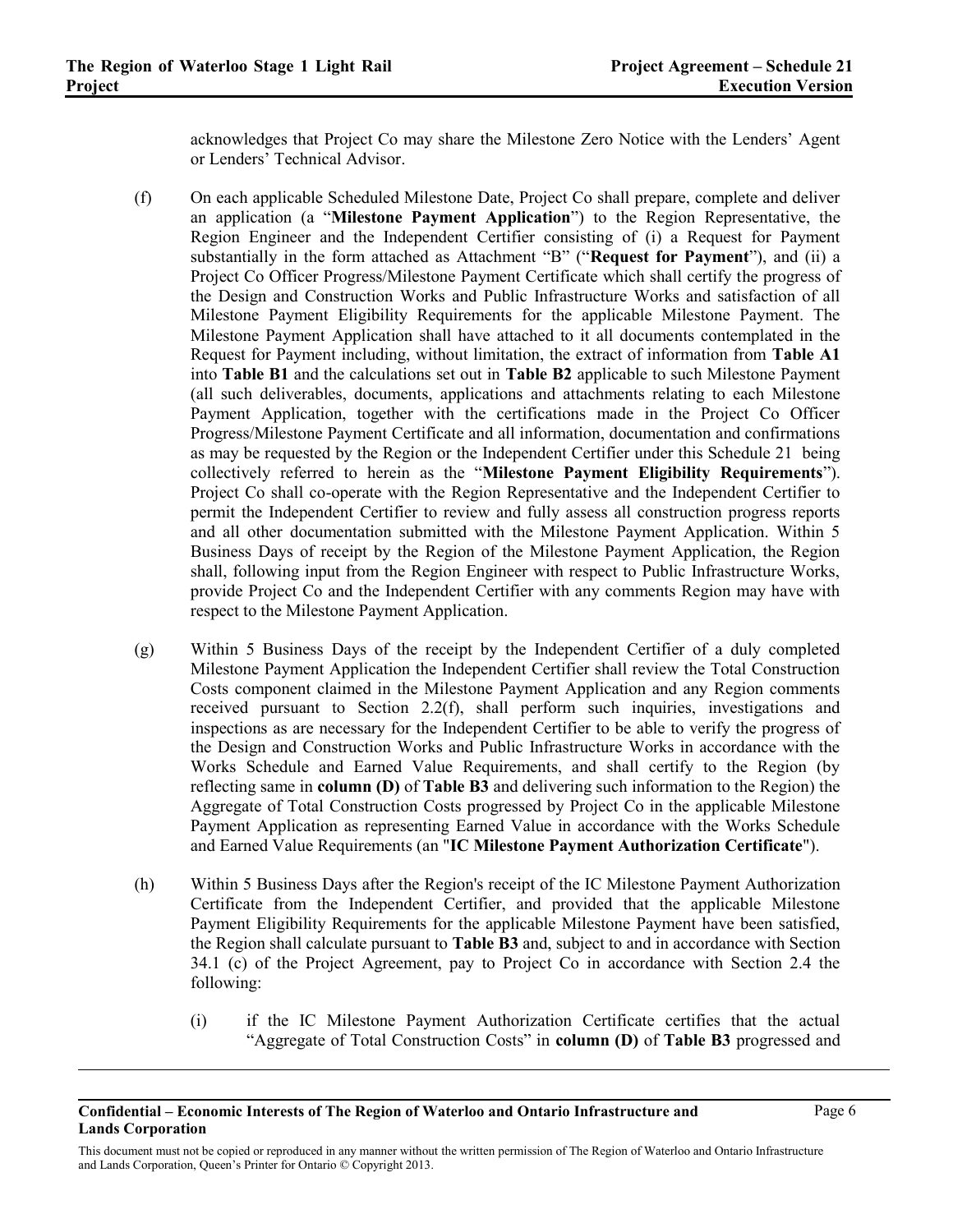certified for a Scheduled Milestone Date accords with the "Aggregate of Total Construction Costs" in **column (D)** of **Table A1** for such Scheduled Milestone Date, and the value of the actual Total Construction Costs in **column (C-1)** for such Scheduled Milestone Date is greater than zero, then the Region shall pay to Project Co the corresponding "Maximum Milestone Payment Amount" in **column (J)** of **Table A1** that corresponds to that Scheduled Milestone Date; or

- (ii) if the IC Milestone Payment Authorization Certificate certifies that the actual "Aggregate of Total Construction Costs" in **column (D)** of **Table B3** progressed and certified for a Scheduled Milestone Date is less than the "Aggregate of Total Construction Costs" in **column (D)** of **Table A1** for such Scheduled Milestone Date, the Region shall pay to Project Co that portion of the applicable Maximum Milestone Payment Amount relating to that Scheduled Milestone Date calculated as follows (a "**Partial Payment**"):
	- (A) determine the ratio (the "**Progress Ratio**") of the actual "Aggregate of Total Construction Costs" certified in the IC Milestone Payment Authorization Certificate as eligible for payment for the applicable Scheduled Milestone Date reflected in **column (D)** of **Table B3** to the "Aggregate of Total Construction Costs" in **column (D**) of **Table A1** for the corresponding Scheduled Milestone Date, (the "**Certified Construction Costs**");
	- (B) apply that Progress Ratio to the Aggregate of Non-Construction Costs in **column (E-1)** of **Table A1** relating to that Scheduled Milestone Date and reflect such amount in **column (E-1)** of **Table** B3; then calculate the portion of Non-Construction Costs eligible for payment, to appear in **column (E)** of **Table B3**, by subtracting the Aggregate of Non-Construction Costs reflected in **Column (E-1)** of **Table B3** for the previous Milestone Payment from the Aggregate of Non-Construction Costs in **Column (E-1)** of **Table B3** for the current Milestone Payment (the "**Eligible Non-Construction Costs**");
	- (C) calculate the actual "Aggregate of Maximum Milestone Payments" eligible for payment in **column (I)** of T**able B3** based on the Certified Construction Costs and Eligible Non-Construction Costs determined in accordance with subparagraphs (A) and (B) above; and,
	- (D) deduct from that amount calculated in subparagraph (C) above the "Sum of all Previous Milestone Payments" reflected in **Row (L)** of **Table B3** to arrive at the "Actual Milestone Payment Amount" reflected in **Row (M) of Table B3**.

A Partial Payment amount shall be the amount calculated in accordance with subparagraphs 2.2 (h)(ii) (A), (B), (C) and (D) above.

(i) For greater certainty, (i) should the value of Total Construction Costs in **column (C-1)** of **Table B2** or **Table B3** for any Scheduled Milestone Date be zero, the Eligible Non-Construction Costs eligible for payment for such date in **column (E)** of **Table B3** will also be

**Confidential – Economic Interests of The Region of Waterloo and Ontario Infrastructure and Lands Corporation**

This document must not be copied or reproduced in any manner without the written permission of The Region of Waterloo and Ontario Infrastructure and Lands Corporation, Queen's Printer for Ontario © Copyright 2013.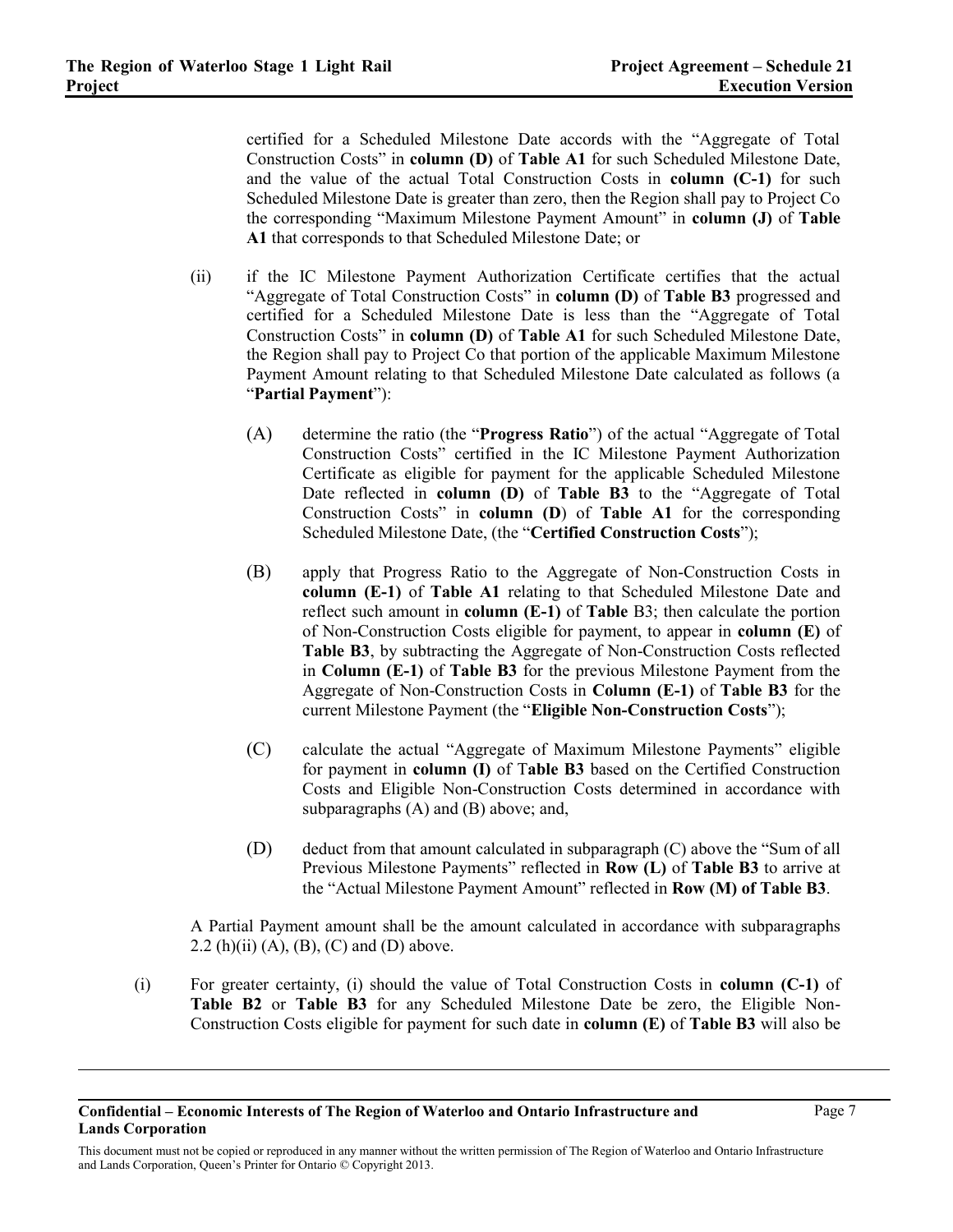zero, and the Aggregate of Non Construction Costs to appear in **column (E-1)** of **Table B3** for that date will be the same amount that appeared in **column (E-1)** of **Table B3** from the immediately preceding Scheduled Milestone Date; (ii) Eligible Non-Construction Costs reflected in **column (E)** of **Table B3** may be zero but shall never be less than zero; (iii) Project Co may not include in a Milestone Payment Application any amount which would result in the "Aggregate of Maximum Milestone Payments" paid or payable to Project Co in accordance with **column (I)** of **Table B3** exceeding the Aggregate of Maximum Milestone Payments set out in **column (I)** of **Table A1** corresponding to such Scheduled Milestone Date; and (iv) that the "Aggregate of Total Capitalized Cost of Construction" in **column (G)** of **Table B3** may exceed the "Aggregate of Maximum Milestone Payments" set out in **column (I)** of **Table B3,** but the Region shall have no obligation to make any payment in excess of the "Aggregate of Maximum Milestone Payments" set out in **column (I)** of **Table B3** for any applicable period.

- <span id="page-7-0"></span>(j) Although Project Co will not be entitled to make any further Milestone Payment Applications once the final amount set out in the "Aggregate of Maximum Milestone Payments" in **column (I)** of **Table A1** have been certified for payment in accordance with the provisions of this Schedule 21, in the event that the final amount of the "Aggregate of Maximum Milestone Payments" certified for payment in accordance with **column (I)** of **Table B3** does not exceed the final amount eligible for payment as set out in the "Aggregate of Maximum Milestone Payments" in **column (I)** of **Table A1**, Project Co may make further Requests for Payment (prior to the application for the Substantial Completion Payment) until such time as the Milestone Payment Eligibility Requirements for the final Milestone Payment have been achieved, and the Region shall process such additional Milestone Payment Applications and make such additional Partial Payments in accordance with the provisions of this Schedule 21.
- (k) Project Co covenants and agrees that notwithstanding that Project Co shall not, subject to Section 2.2(j), be entitled to make any further Milestone Payment Applications in accordance with Section [2.2\(j\)](#page-7-0) above, Project Co shall nonetheless: (i) carry out the Design and Construction Works and the Public Infrastructure Works and make all payments due and payable to the Construction Contractor and all other Subcontractors in respect of the Design and Construction Works and the Public Infrastructure Works without further payments from the Region other than the Substantial Completion Payment; and (ii) continue to comply with the provisions of the Project Agreement and the CLA including complying with all holdback and trust obligations from its own resources, if necessary, and as required under the CLA.

#### 2.3 **Substantial Completion Payment**

Once Project Co believes that it has satisfied all requirements for Substantial Completion, it shall deliver, in addition to and concurrently with the Substantial Completion Notice contemplated in Section 25.5(b) of the Project Agreement, an application for payment of the Substantial Completion Payment to the Region Representative, the Region Engineer and the Independent Certifier substantially in the form attached as Attachment "D" (the "**Substantial Completion Payment Application**") which shall certify the satisfaction of all requirements for Substantial Completion and shall have attached to it all documents contemplated in the Substantial Completion Payment Application. Once all of the conditions precedent to the eligibility for payment of the Substantial Completion Payment have been satisfied by Project Co, the Region shall pay or cause to be paid to

### **Confidential – Economic Interests of The Region of Waterloo and Ontario Infrastructure and Lands Corporation**

This document must not be copied or reproduced in any manner without the written permission of The Region of Waterloo and Ontario Infrastructure and Lands Corporation, Queen's Printer for Ontario © Copyright 2013.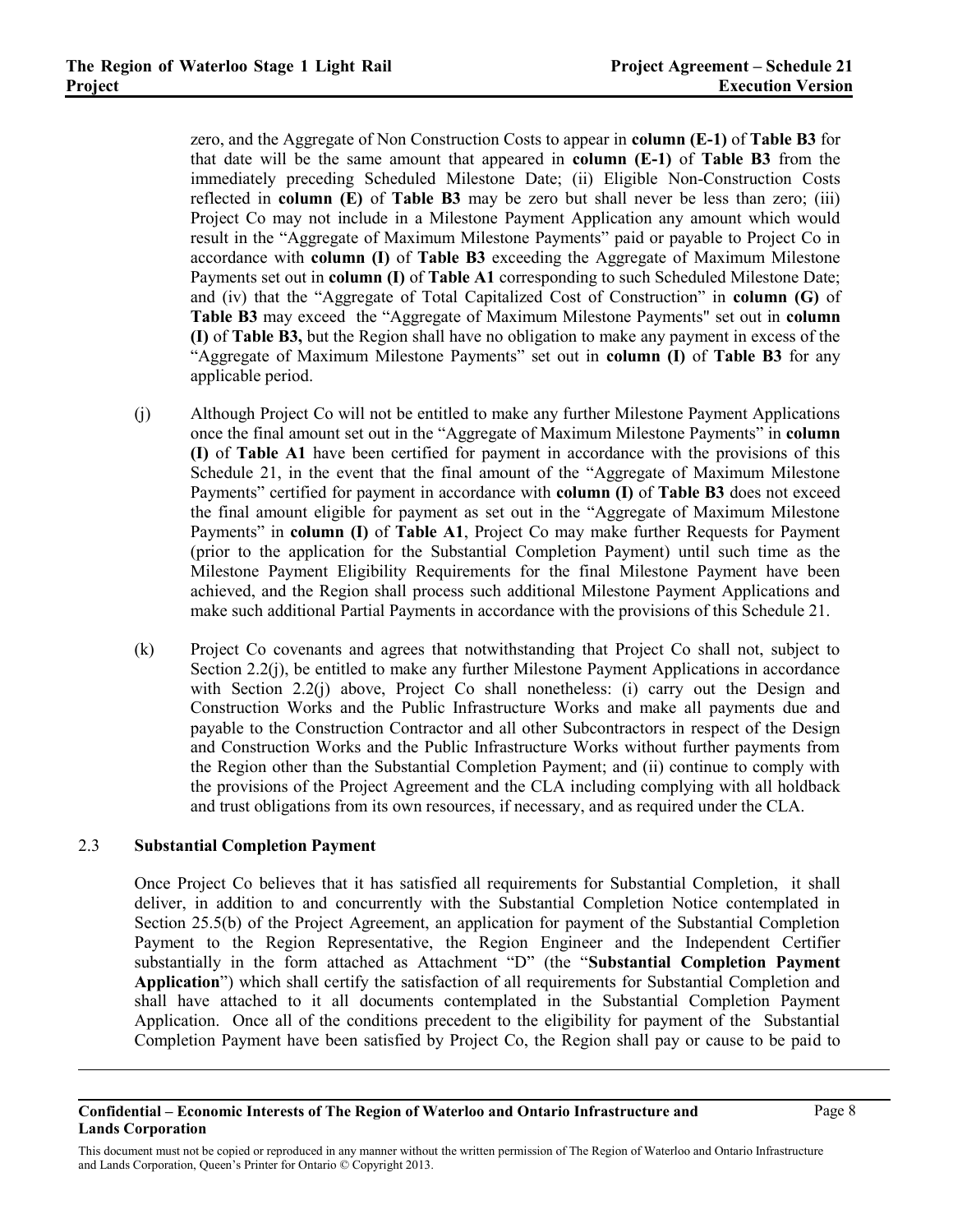Project Co the Substantial Completion Payment in accordance with the provisions of the Project Agreement.

## <span id="page-8-0"></span>2.4 **General**

- (a) Project Co shall provide direction to the Region as to a bank account with a Schedule 1 Bank in the Region of Waterloo where each Milestone Payment and the Substantial Completion Payment, together with applicable HST, are to be deposited or funded.
- (b) Project Co acknowledges and agrees that payment by the Region of Milestone Payments in accordance with Section 2.2 and the Substantial Completion Payment in accordance with Section [2.4\(a\)](#page-8-0) constitutes payment by the Region to Project Co in satisfaction of the Region's obligation to pay Milestone Payments and the Substantial Completion Payment, as applicable, to Project Co under the Project Agreement and in satisfaction of any trust obligation of the Region with respect to such payments under section 7 of the CLA pursuant to section 10 of the CLA.
- (c) Project Co shall provide the Region from time to time forthwith upon request, with such information and documentation as the Region requires, including certification in writing addressed to the Region and the Independent Certifier to demonstrate that the proceeds of the Milestone Payments and the Substantial Completion Payment are being used to pay duly authorized Construction Costs and Non-Construction Costs , to verify that all amounts due and payable in respect of the Construction Costs for the applicable period in excess of the applicable Milestone Payment are being satisfied, and to satisfy all holdback and trust obligations owed to the Construction Contractor and other Subcontractors from time to time under the CLA.
- (d) Notwithstanding anything to the contrary in this Schedule 21 (including, without limitation, satisfaction of the Milestone Payment Eligibility Requirements) and notwithstanding anything to the contrary set forth in the Project Agreement, (i) the quantum of Milestone Payments may be adjusted from time to time by application of Sections 34.12 and 56.5 of the Project Agreement; and (ii) the Region is not obligated to make any payment to Project Co (including for clarity, any Milestone Payments or the Substantial Completion Payment) unless all conditions precedent applicable to such payment under this Schedule 21 have been satisfied by Project Co, and if in connection with the Design and Construction Works or the Public Infrastructure Works, the Region is or becomes aware (1) that a claim for lien under the CLA has been registered against the Lands; or (2) that a notice of lien or claim for lien under the CLA has been made against or in respect of the Lands or the holdbacks required to be maintained under the CLA; or (3) there has been a failure by Project Co or any Project Co Party to comply with the requirements of the CLA, including a failure to satisfy the statutory holdbacks under the CLA in respect of the Design and Construction Works or the Public Infrastructure Works (in each case to the extent that any such liens, claims or failures have been caused by an act or omission of Project Co or any Project Co Party), and provided that no payment from the Region shall be withheld or delayed on the grounds of any liens registered or claimed, where such liens have been duly released, discharged or vacated in accordance with the requirements of the CLA.

### **Confidential – Economic Interests of The Region of Waterloo and Ontario Infrastructure and Lands Corporation**

This document must not be copied or reproduced in any manner without the written permission of The Region of Waterloo and Ontario Infrastructure and Lands Corporation, Queen's Printer for Ontario © Copyright 2013.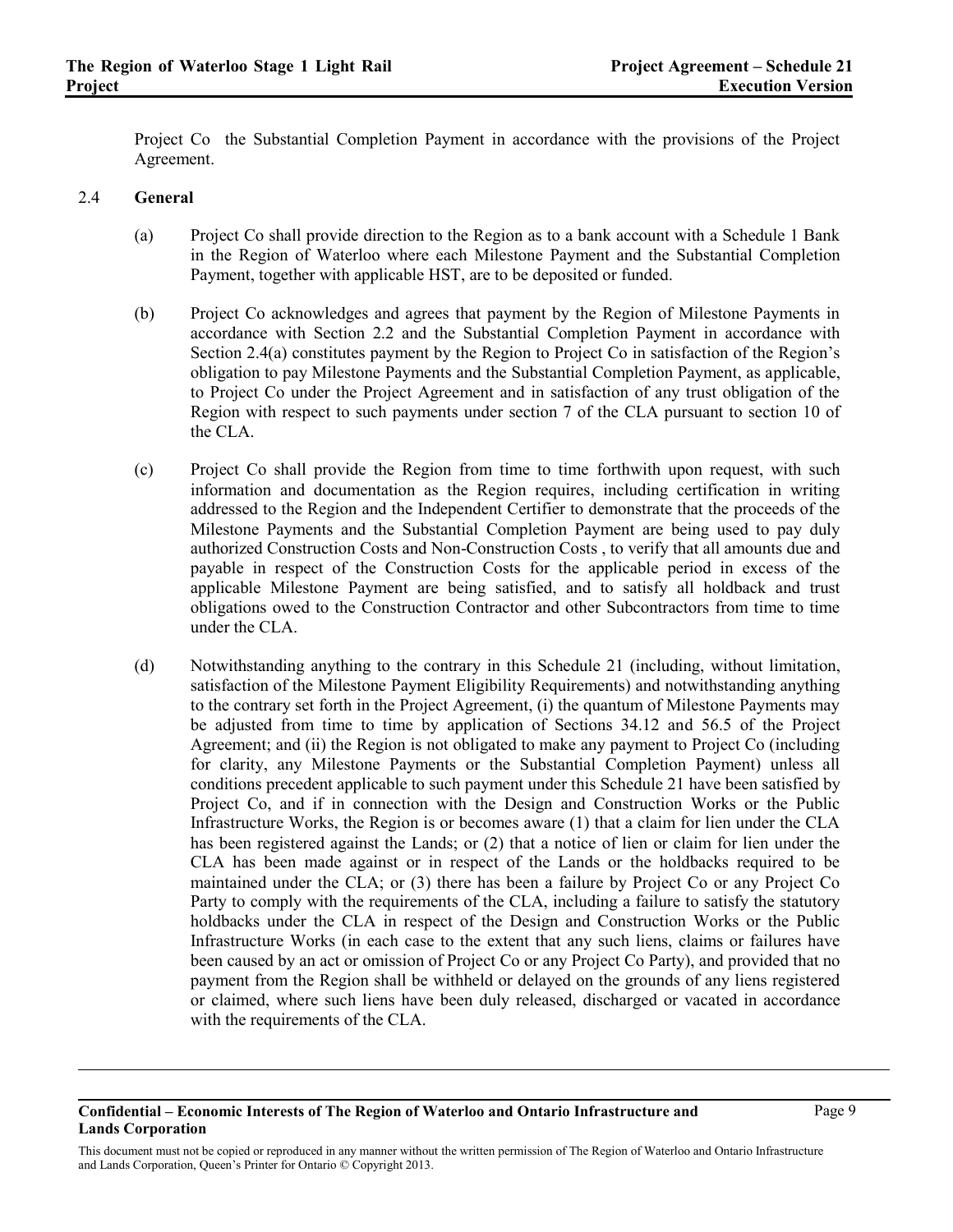- (e) No Milestone Payment or Substantial Completion Payment or partial or entire use or occupancy of the System, the Public Infrastructure or the Lands shall constitute acceptance by the Region of the Design and Construction Works or the Public Infrastructure Works being performed in accordance with the Project Agreement.
- (f) If the Region, acting in good faith, disputes an amount claimed by Project Co in a Milestone Payment Application, any amounts not in dispute shall be eligible for advance and payment by the Region and the process in Section 34.9 of the Project Agreement shall apply to the amounts in dispute.
- (g) For clarity, Sections 34.1, 34.6(h), 34.7, 34.9, 34.10, 34.11, 34.12, 34.13 and 34.14 of the Project Agreement apply to Milestone Payments and the Substantial Completion Payment.

#### **Confidential – Economic Interests of The Region of Waterloo and Ontario Infrastructure and Lands Corporation**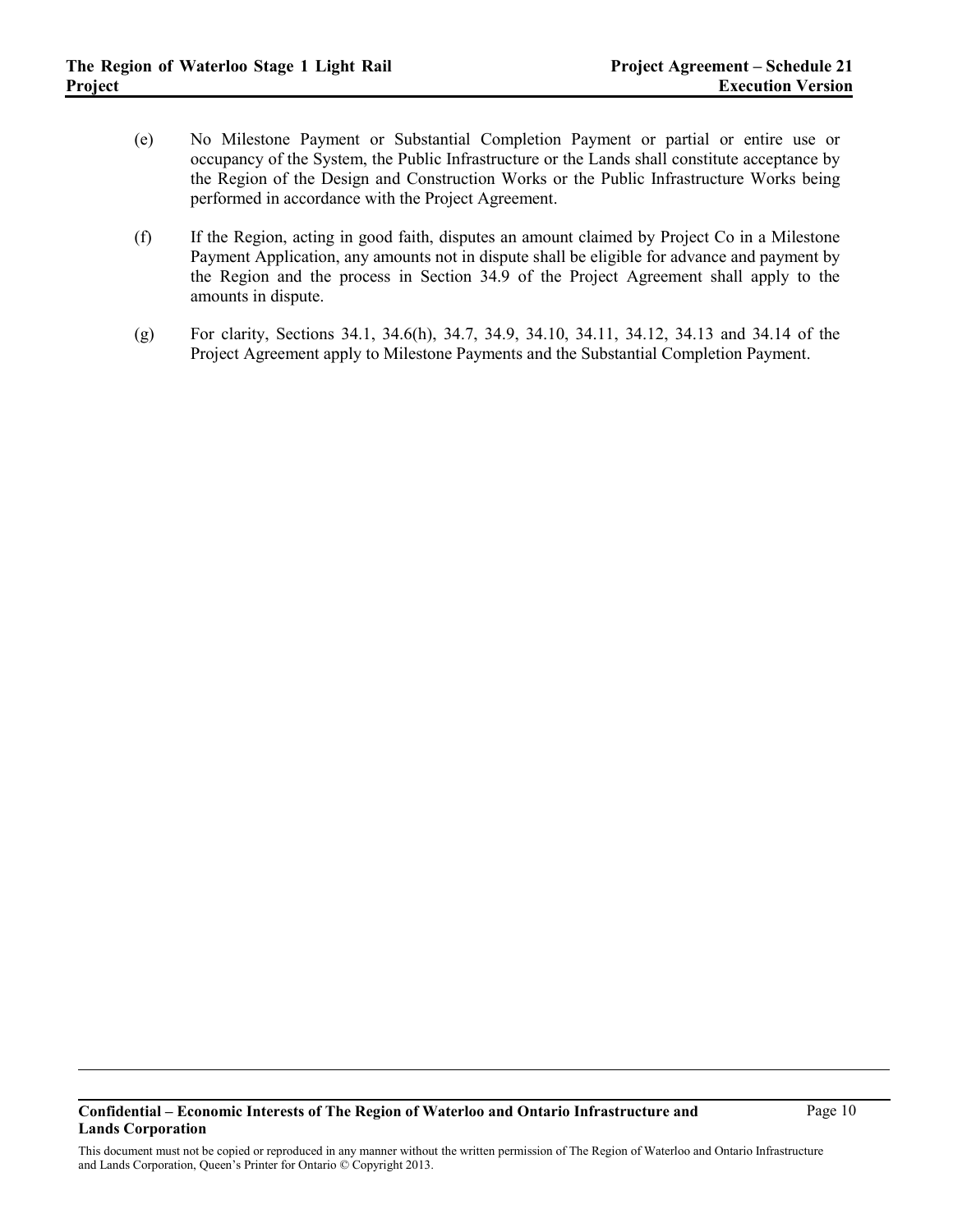# **ATTACHMENT "A"**

# **Table A1: Capitalized Cost of Construction, Milestone Payments and Substantial Completion Payment**

|                                             |                                |                              |  |  |                             |  |    | (F)                          | (G)                                 | (H)                                  | $\sigma$                             | $\mathbf{d}$                  | (K)                 |
|---------------------------------------------|--------------------------------|------------------------------|--|--|-----------------------------|--|----|------------------------------|-------------------------------------|--------------------------------------|--------------------------------------|-------------------------------|---------------------|
|                                             | Date                           |                              |  |  | <b>MFIPPA Section 10(1)</b> |  |    |                              | Aggregate of                        | Aggregate of                         | Aggregate of                         |                               |                     |
|                                             | (from Construction             | <b>Milestone</b>             |  |  |                             |  |    | Period Total                 | <b>Total Capitalized</b>            | <b>Costs Eligible</b>                | Maximum                              | Maximum                       | Substantial         |
| <b>Milestone Number</b>                     | Start till end of              | Number                       |  |  |                             |  |    | <b>Capitalized Cost of</b>   | Cost of                             | for Milestone                        | <b>Milestone</b>                     | Milestone                     | Completion          |
|                                             | Construction)                  |                              |  |  |                             |  |    | Construction                 | Construction                        | Payments                             | Payments                             | <b>Payment Amount</b>         | Payment*            |
|                                             | April 30, 2014                 |                              |  |  |                             |  |    |                              |                                     |                                      |                                      |                               |                     |
|                                             | May 31, 2014                   |                              |  |  |                             |  |    | 60,302,356.14                | 60,302,356.14                       | ä,                                   |                                      |                               |                     |
|                                             | June 30, 2014                  |                              |  |  |                             |  |    | 23,066,134.08                | 83,368,490.22                       |                                      |                                      |                               |                     |
|                                             | July 31, 2014                  |                              |  |  |                             |  |    | 11,994,437.81                | 95,362,928.03                       |                                      |                                      |                               |                     |
|                                             | August 31, 2014                |                              |  |  |                             |  |    | 12.203.599.08                | 107,566,527.1                       |                                      |                                      |                               |                     |
|                                             | September 30, 2014             |                              |  |  |                             |  |    | 17,881,173.22                | \$125,447,700.33                    |                                      |                                      |                               |                     |
|                                             | October 31, 2014               | M ilestone 0                 |  |  |                             |  |    | 14,448,981.65                | 139,896,681.98                      | s<br>9,245,109.90                    | 7.858.343.42                         | 7,858,343.42                  |                     |
|                                             | November 30, 2014              | Milestone 1                  |  |  |                             |  |    | 14,889,529.70                | 154,786,211.68                      | \$24,134,639.60                      | \$20,514,443.66                      | 12.656.100.24                 |                     |
|                                             | December 31, 2014              | Milestone 2                  |  |  |                             |  |    | 14,864,342.61                | 169,650,554.28                      | \$38,998,982.21                      | \$33,149,134.88                      | 12,634,691.22                 |                     |
|                                             | January 31, 2015               | Milestone 3                  |  |  |                             |  |    | 17,754,130.14                | \$187,404,684.43                    | \$56,753,112.35                      | \$48,240,145.50                      | 15,091,010.62<br>S.           |                     |
|                                             | February 28, 2015              | M ilestone 4                 |  |  |                             |  |    | 27,327,014.58                | \$214,731,699.01                    | \$84,080,126.93                      | \$71,468,107.89                      | 23,227,962.39<br>\$.          |                     |
|                                             | March 31, 2015                 | Milestone 5                  |  |  |                             |  |    | 28,039,760.07                | \$242,771,459.08                    | \$112,119,887.01                     | \$95,301,903.96                      | 23,833,796.06                 |                     |
|                                             | April 30, 2015                 | Milestone 6                  |  |  |                             |  |    | 34,830,486.29                | \$277,601,945.3                     | \$146,950,373.29                     | \$124,907,817.30                     | \$29,605,913.34               |                     |
|                                             | May 31, 2015                   | Milestone 7                  |  |  |                             |  |    | 30,574,208.55                | \$308,176,153.92                    | \$177,524,581.84                     | \$150,895,894.56                     | 25,988,077.27<br>\$           |                     |
|                                             | June 30, 2015                  | Milestone 8                  |  |  |                             |  | S  | 30,710,177.20                | \$338,886,331.12                    | \$208,234,759.04                     | \$176,999,545.19                     | 26,103,650.62<br>\$           |                     |
|                                             | July 31, 2015                  | Milestone 9                  |  |  |                             |  |    |                              | 28,453,577.73 \$ 367,339,908.85     | \$236,688,336.77                     | \$201,185,086.26                     | 24,185,541.07<br>S.           |                     |
| 10                                          | August 31, 2015                | Milestone 10                 |  |  |                             |  |    | 21,489,074.88                | \$388,828,983.73                    | \$258,177,411.65                     | \$219,450,799.91                     | \$18,265,713.65               |                     |
| 11                                          | September 30, 2015             | Milestone 11                 |  |  |                             |  |    | 20,010,992.75                | \$408,839,976.48                    | \$278,188,404.41                     | \$236,460,143.74                     | \$17.009.343.84               |                     |
| 12                                          | October 31, 2015               | Milestone 12                 |  |  |                             |  | \$ | 20,550,231.85                | \$429,390,208.33                    | \$298,738,636.25                     | \$253,927,840.81                     | 17,467,697.07<br><sup>S</sup> |                     |
| 13                                          | November 30, 2015              | Milestone 13                 |  |  |                             |  | \$ | 19,517,705.46                | 448,907,913.79<br>s                 | \$318,256,341.71                     | \$270,517,890.46                     | 16,590,049.64<br>S.           |                     |
| 14                                          | December 31, 2015              | Milestone 14                 |  |  |                             |  |    | 9,021,358.76                 | \$457,929,272.55                    | \$327,277,700.47                     | \$278,186,045.40                     | S.<br>7,668,154.94            |                     |
| 15                                          | January 31, 2016               | Milestone 15                 |  |  |                             |  |    | 11,749,892.30                | \$469,679,164.85                    | \$339,027,592.77                     | \$288,173,453.86                     | 9,987,408.46<br>S.            |                     |
| 16                                          | February 29, 2016              | Milestone 16                 |  |  |                             |  |    | 8,826,574.77                 | \$478,505,739.62                    | \$347,854,167.54                     | \$295,676,042.41                     | 7,502,588.55<br>S.            |                     |
| 17                                          | March 31, 2016                 | Milestone 17                 |  |  |                             |  |    | 13,914,123.52                | \$492,419,863.14                    | \$361,768,291.06                     | \$307,503,047.40                     | 11,827,004.99<br>S.           |                     |
| 18                                          | April 30, 2016                 | Milestone 18                 |  |  |                             |  |    | 11,558,880.91                | \$503,978,744.04                    | \$373,327,171.97                     | \$317,328,096.17                     | 9,825,048.77<br>S.            |                     |
| 19                                          | May 31, 2016                   | Milestone 19                 |  |  |                             |  |    | 6,891,331.03                 | \$510,870,075.07                    | \$380,218,503.00                     | \$323,185,727.55                     | \$<br>5,857,631.37            |                     |
| 20                                          | June 30, 2016                  | Milestone 20                 |  |  |                             |  | S  | 6,623,071.59                 | \$517,493,146.66                    | \$386,841,574.59                     | \$328,815,338.40                     | $\mathbf{s}$<br>5,629,610.85  |                     |
| 21                                          | July 31, 2016                  | Milestone 21                 |  |  |                             |  |    | 4,459,755.15                 | \$521,952,901.81                    | \$391,301,329.74                     | \$332,606,130.28                     | 3,790,791.88<br>\$            |                     |
| 22                                          | August 31, 2016                | Milestone 22                 |  |  |                             |  | S  |                              | 5,978,699.50 \$ 527,931,601.31      | \$397,280,029.24                     | \$337,688,024.85                     | \$.<br>5,081,894.58           |                     |
| 23                                          | September 30, 2016             | Milestone 23                 |  |  |                             |  |    | 7.500.147.70                 | \$535,431,749.02                    | \$404,780,176.94                     | \$344,063,150.40                     | 6,375,125.55<br>S             |                     |
| 24                                          | October 31, 2016               | Milestone 24                 |  |  |                             |  | S  | 3.743.338.08                 | \$539,175,087.10                    | \$408,523,515.03                     | \$347.244.987.77                     | 3.181.837.37<br>S.            |                     |
| 25                                          | November 30, 2016              | M ilestone 25                |  |  |                             |  |    | 4,552,700.51                 | \$543,727,787.61                    | \$413,076,215.54                     | \$351,114,783.20                     | 3,869,795.43<br>s             |                     |
| 26                                          | December 31, 2016              | Milestone 26                 |  |  |                             |  |    | 3,667,779.60                 | \$547,395,567.21                    | \$416,743,995.14                     | \$354,232,395.87                     | 3,117,612.66<br>\$.           |                     |
| 27                                          | January 31, 2017               | M ilestone 27                |  |  |                             |  |    | 3,557,198.76                 | \$550,952,765.9                     | \$420,301,193.89                     | \$357,256,014.8                      | 3,023,618.94                  |                     |
| 28<br>29                                    | February 28, 2017              | Milestone 28                 |  |  |                             |  |    | 1,286,911.43                 | \$552,239,677.3                     | \$421,588,105.32                     | \$358,349,889.52                     | \$<br>1,093,874.71<br>\$      |                     |
| 30                                          | March 31, 2017                 | Milestone 29                 |  |  |                             |  |    | 4,660,120.80<br>1,534,219.35 | \$556,899,798.19                    | \$426,248,226.11                     | \$362,310,992.20                     | 3,961,102.68<br>1,304,086.45  |                     |
| 31                                          | April 30, 2017<br>May 31, 2017 | Milestone 30<br>Milestone 31 |  |  |                             |  |    | 2,351,970.22                 | \$558,434,017.54<br>\$560,785,987.7 | \$427,782,445.46<br>\$430,134,415.68 | \$363,615,078.64<br>\$365,614,253.33 | 1,999,174.68<br>\$            |                     |
| 32                                          | June 30, 2017                  | Milestone 32                 |  |  |                             |  |    | 2,490,552.07                 | \$563,276,539.8                     | \$432,624,967.76                     | \$367,731,222.59                     | 2,116,969.26<br>\$            |                     |
| 33                                          | July 31, 2017                  | Milestone 33                 |  |  |                             |  |    | 17,397,113.84                | 580,673,653.6                       | \$450,022,081.59                     |                                      |                               | 82,290,859.00<br>\$ |
|                                             | August 31, 2017                |                              |  |  |                             |  |    |                              | 580,673,653.67                      | \$450,022,081.59                     |                                      |                               |                     |
|                                             | September 30, 2017             |                              |  |  |                             |  |    |                              | \$580,673,653.6                     | \$450,022,081.59                     |                                      |                               |                     |
|                                             | October 31, 2017               |                              |  |  |                             |  |    |                              | \$580,673,653.67                    | \$450,022,081.59                     |                                      | \$.                           |                     |
|                                             | November 30, 2017              |                              |  |  |                             |  |    |                              | \$580,673,653.67                    | \$450,022,081.59                     |                                      | \$.                           |                     |
|                                             | December 31, 2017              |                              |  |  |                             |  |    |                              | 580,673,653.67                      | \$450,022,081.59                     |                                      | \$                            |                     |
|                                             | January 31, 2018               |                              |  |  |                             |  |    |                              | 580,673,653.67                      | \$450,022,081.59                     |                                      | <b>S</b>                      | \$                  |
|                                             | February 28, 2018              |                              |  |  |                             |  |    |                              | 580,673,653.6                       | \$450,022,081.59                     | $\hat{\mathbf{z}}$                   | \$.                           | \$                  |
|                                             | March 31, 2018                 |                              |  |  |                             |  |    |                              | \$580,673,653.67                    | \$450,022,081.59                     | $\hat{\mathbf{z}}$                   | \$<br>×                       | -S                  |
|                                             | April 30, 2018                 |                              |  |  |                             |  |    |                              | 580,673,653.67                      | \$450,022,081.59                     |                                      |                               |                     |
| Total                                       |                                |                              |  |  |                             |  |    | \$580,673,653.67             |                                     |                                      |                                      |                               |                     |
|                                             |                                |                              |  |  |                             |  |    |                              |                                     |                                      |                                      |                               |                     |
| <b>Total Capitalized Cost of Constructi</b> |                                |                              |  |  |                             |  |    |                              |                                     |                                      |                                      |                               |                     |
|                                             |                                |                              |  |  |                             |  |    |                              |                                     |                                      |                                      |                               |                     |
|                                             |                                |                              |  |  |                             |  |    |                              |                                     |                                      |                                      |                               |                     |
|                                             |                                |                              |  |  |                             |  |    |                              |                                     |                                      |                                      |                               |                     |

## **Confidential – Economic Interests Lands Corporation** Page 11

This document must not be copied or reprodu<br>
© Copyright 2013.

Ontario Infrastructure and Lands Corporation, Queen's Printer for Ontario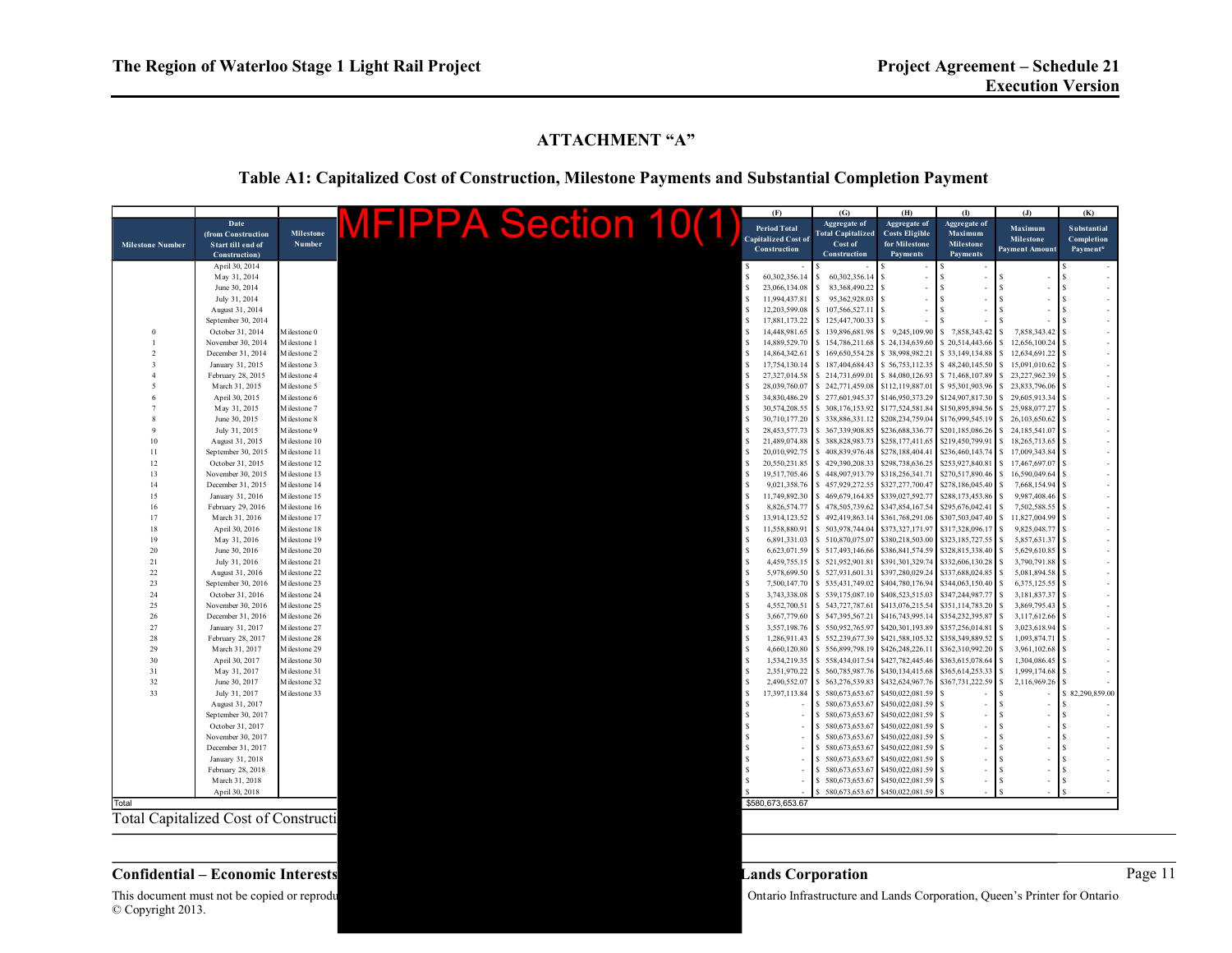Milestone Payment Eligibility Threshold Amount is \$130,651,572.08

Substantial Completion Payment is \$82,290,859.00

*\*In the event that the final line item in the Aggregate of Maximum Milestone Payments in column (I) of Table B2 does not equal the final line item in the Aggregate of Maximum Milestone Payments in column (I) of Table A1 at Substantial Completion, the difference will be adjusted in the Substantial Completion Payment*

**Confidential – Economic Interests of The Region of Waterloo and Ontario Infrastructure and Lands Corporation**

Page 12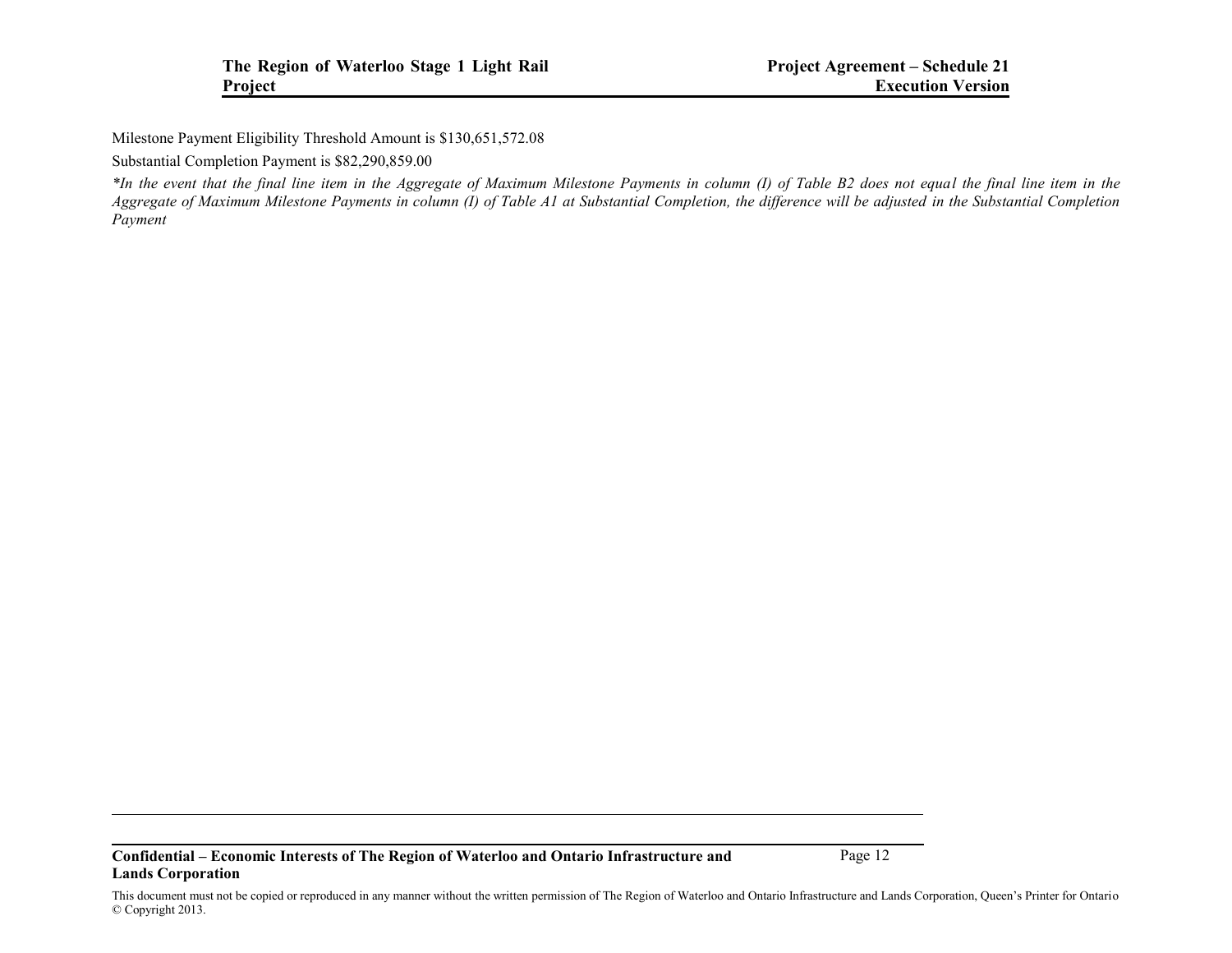## **ATTACHMENT "B"**

### **Request for Payment**

| TO: The Region of Waterloo ("Region"),<br><b>AND TO: [Independent Certifier]</b> | <b>BY: [Project Co Name]</b>            | ("Project $Co$ ")     |
|----------------------------------------------------------------------------------|-----------------------------------------|-----------------------|
| <b>Milestone Payment No:</b>                                                     | Project: ROW Stage 1 Light Rail Project | ("Project")           |
| Date: [Date]                                                                     | <b>Project Agreement dated</b>          | ("Project Agreement") |

- 1. Project Co hereby makes application for payment in the amount of **linsert amount in words**] Dollars (\$[**insert amount in numbers**]) which satisfies/ relates to Milestone No. \_\_ in **Table A1**. This payment is for Construction Costs and Non-Construction Costs incurred in respect of the Project pursuant to the terms of the Project Agreement and Schedule 21 thereto. Capitalized terms used and not defined herein shall have the same meaning given to them in the Project Agreement. Project Co acknowledges that this Request for Payment and the documents accompanying this Request for Payment may be provided to Contribution Agreement Parties in accordance with the Project Agreement.
- 2. Attached to this Request for Payment is a Project Co Officer Progress/Milestone Payment Certificate in respect of this Milestone No. \_\_\_;
- 3. The period for which this Request for Payment is: \_\_\_\_\_\_\_\_\_\_. The Date and the amount set out in paragraph 1 above corresponds to the date and amount set forth under **column (I)** in **Table A1** for the relevant Scheduled Milestone Date set out in **Table A1**. [*If the date and amount do not correspond to Table A1 (ie, a Partial Payment has previously been made or a Partial Payment is being requested), provide explanation and justification*]. The Aggregate of Maximum Milestone Payments previously paid by the Region is: \$\_\_\_\_\_\_\_\_\_\_\_\_
- 4. Project Co hereby certifies that the progress of the Design and Construction Works and Public Infrastructure Works qualifies Project Co for the Milestone Payment being requested herein. In respect of the Non-Construction Costs being claimed herein, Project Co certifies that the applicable portion of the Milestone Payment being requested herein is for payment of Non-Construction Costs incurred and paid or payable by Project Co in respect of the Project.
- 5. Attached hereto as Appendix "1" is **Table B1** (an extract from **Table A1** relating to the current Milestone Payment) and **Table B2**, being a breakdown of the Requested Milestone Payment Amount set out above into components reflecting, among other things: (1) Construction Costs- LRT System Works Component (Construction Contractor), (2) Construction Costs- Public Infrastructure Works Component (Construction Contractor), (3) Construction Costs (Project Co General Conditions Costs). (4) Non-Construction Costs, and (5) the calculations set out in columns (D), (F), (G), (H) and (I) and Rows (L) and (M) relating to this Request for Payment.

This document must not be copied or reproduced in any manner without the written permission of The Region of Waterloo and Ontario Infrastructure and Lands Corporation, Queen's Printer for Ontario © Copyright 2013.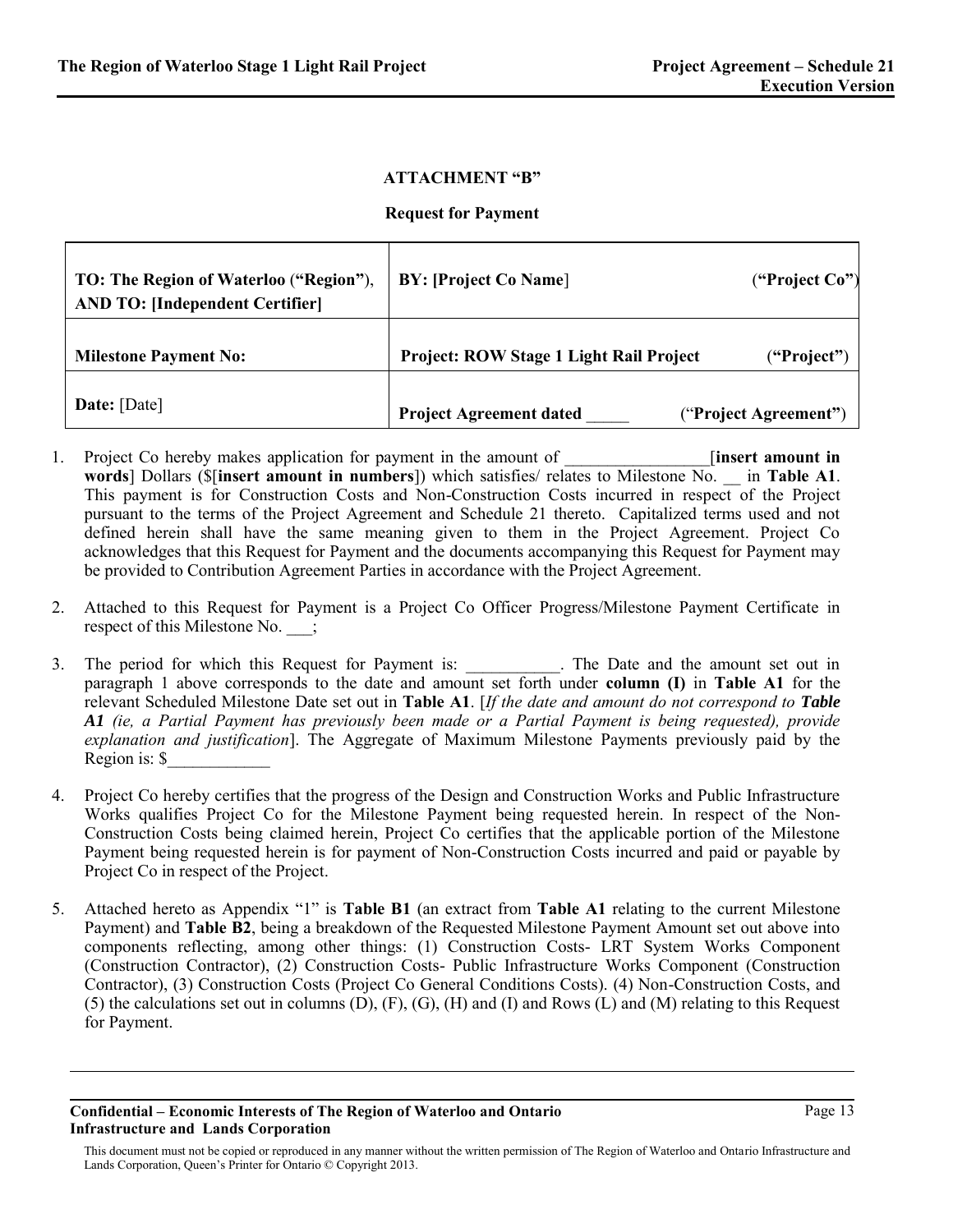- 6. Attached hereto as Appendix "2" is a copy of any PIW Payment Certificates and Public Infrastructure Works Acceptance Certificates that relate to any Public Infrastructure Works Component forming part of the Aggregate of Maximum Milestone Payment being claimed in this Request for Payment.
- 7. Attached hereto as Appendix "3" is a summary of all Lender Advance Confirmations for the period covered by this Request for Payment.
- 8. Attached hereto as Appendix "4" is a current Workplace Safety and Insurance Board Clearance Certificate for Project Co evidencing full compliance by [Project Co/Construction Contractor] with the requirements of the Workplace Safety and Insurance Act, 1997 (Ontario), as amended.
- 9. Attached hereto as Appendix "5" is a Statutory Declaration by Project Co on CCDC Form 9A (2001) evidencing compliance by Project Co with the holdback requirements of the CLA.
- 10. **[NTD: at least every 6 months after Commercial Close]** Attached hereto as Appendix "6" is (i) a subsearch of the title to the Non-Region Owned Lands against which a claim for lien under the CLA could be registered, and (ii) copies of correspondence from Owners of Non-Region Owned Lands advising that no notice of lien or claims for lien under the CLA in respect of the Design and Construction Works and the Public Infrastructure Works have been received.

The information and calculations contained herein and on the attachments hereto are certified to be true, accurate and complete.

Dated at **[City], [Province]** this [**day**] day of [**month**], 20 [ ].

**[Project Co]**

per:

## **Confidential – Economic Interests of The Region of Waterloo and Ontario Infrastructure and Lands Corporation**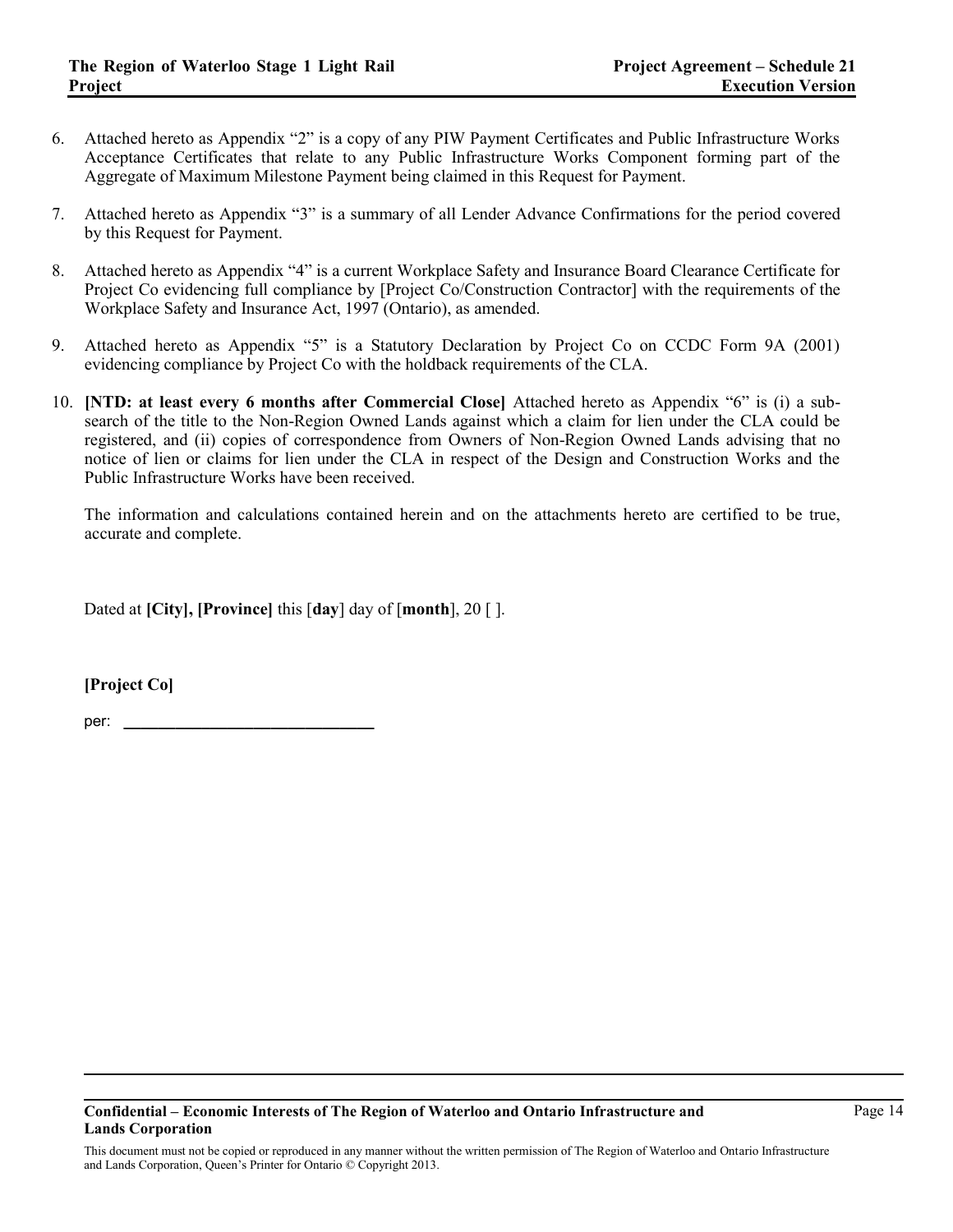# Appendix "1"

# **Table B1: Extract from Table A1 to current Milestone Payment**

| <b>Scheduled</b><br>Milestone<br>Date                                        |                     | (A)                                                                                               | (B)                                                                                                         | (C)                                                                           | $(C-1)$                               | (D)                                                   | (E)                                        | (E-1)                                                | (F)                                                                  | (G)                                                                    | (H)                                                                          | (I)                                                                      | $\left( J\right)$                                       | (K)                                  |
|------------------------------------------------------------------------------|---------------------|---------------------------------------------------------------------------------------------------|-------------------------------------------------------------------------------------------------------------|-------------------------------------------------------------------------------|---------------------------------------|-------------------------------------------------------|--------------------------------------------|------------------------------------------------------|----------------------------------------------------------------------|------------------------------------------------------------------------|------------------------------------------------------------------------------|--------------------------------------------------------------------------|---------------------------------------------------------|--------------------------------------|
| Date<br>(from<br><b>Construction</b><br>Start till end<br>of<br>Construction | Milestone<br>Number | Construction<br><b>Costs-LRT</b><br>System<br>Works<br>Component<br>(Construction)<br>Contractor) | Construction<br><b>Costs-Public</b><br>Infrastructure<br>Works<br>Component<br>(Construction<br>Contractor) | <b>Construction</b><br>Costs<br>(Project Co<br>General<br>Condition<br>Costs) | Total<br><b>Construction</b><br>Costs | Aggregate of<br>Total<br>Construction<br><b>Costs</b> | Non-<br>Construction <sup>1</sup><br>Costs | Aggregate of<br>Non-<br><b>Construction</b><br>Costs | <b>Period Total</b><br>Capitalized<br>Cost of<br><b>Construction</b> | Aggregate of<br>Total<br>Capitalized<br>Cost of<br><b>Construction</b> | Aggregate of<br>Costs<br>Eligible for<br><b>Milestone</b><br><b>Payments</b> | Aggregate of   <br><b>Maximum</b><br><b>Milestone</b><br><b>Payments</b> | <b>Maximum</b><br><b>Milestone</b><br>Payment<br>Amount | Substantial<br>Completion<br>Payment |

#### **Confidential – Economic Interests of The Region of Waterloo and Ontario Infrastructure and Lands Corporation**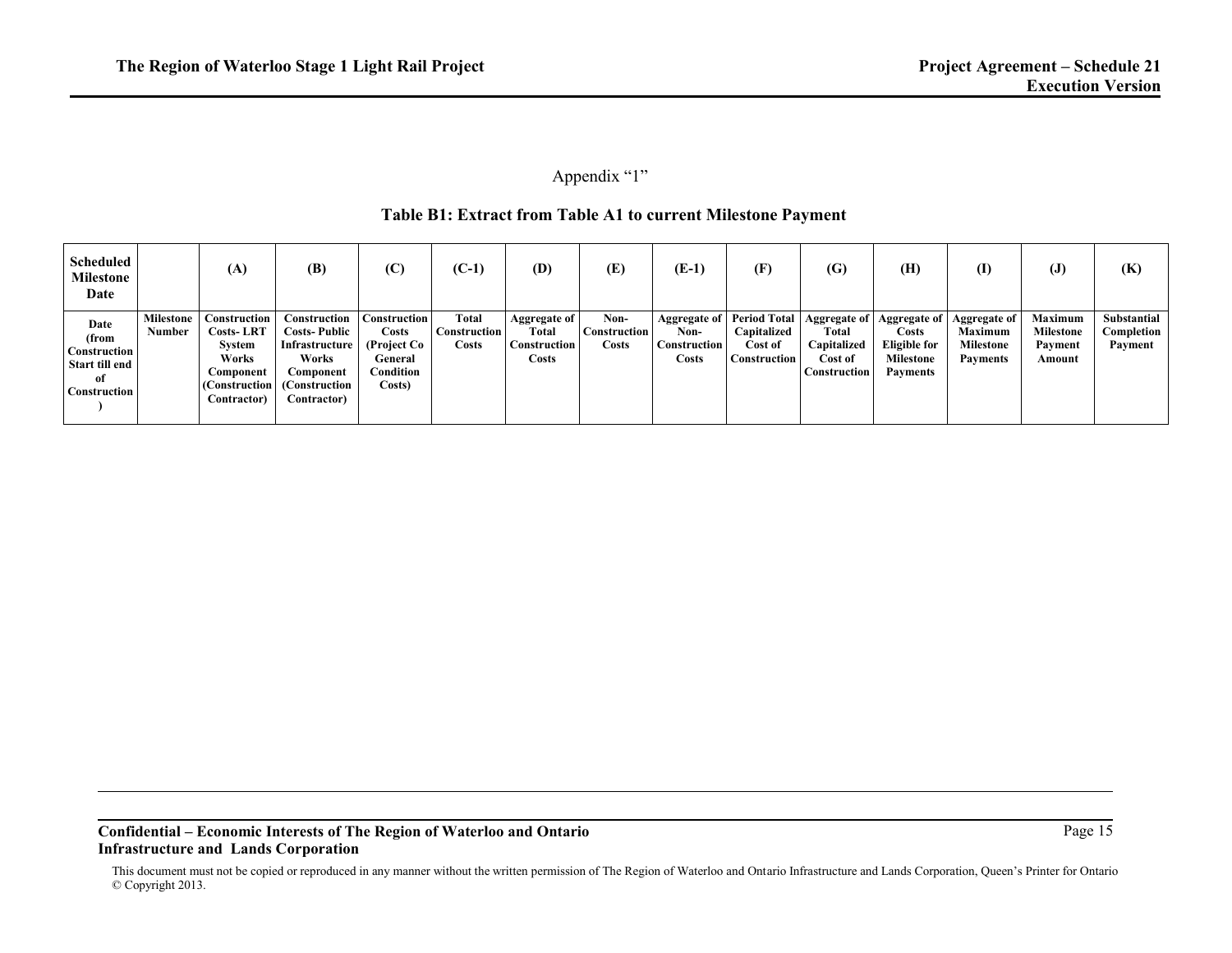|  |  | Table B2: Request by Project Co for Payment and Calculation of Milestone Payment |
|--|--|----------------------------------------------------------------------------------|
|  |  |                                                                                  |

|                                                                     |                                   | (A)                                                                                                  | (B)                                                                                                         | (C)                                                                            | $(C-1)$                                      | (D)                                                   | (E)                                                                                                                                                                        | $(E-1)$                                                                 | (F)                                                               | (G)                                                                    | (H)                                                                                 | (I)                                                                                              | (K)                                         |
|---------------------------------------------------------------------|-----------------------------------|------------------------------------------------------------------------------------------------------|-------------------------------------------------------------------------------------------------------------|--------------------------------------------------------------------------------|----------------------------------------------|-------------------------------------------------------|----------------------------------------------------------------------------------------------------------------------------------------------------------------------------|-------------------------------------------------------------------------|-------------------------------------------------------------------|------------------------------------------------------------------------|-------------------------------------------------------------------------------------|--------------------------------------------------------------------------------------------------|---------------------------------------------|
| Date                                                                | <b>Milestone</b><br><b>Number</b> | Construction<br><b>Costs-LRT</b><br><b>System Works</b><br>Component<br>(Construction<br>Contractor) | Construction<br><b>Costs-Public</b><br>Infrastructure<br>Works<br>Component<br>(Construction<br>Contractor) | Construction<br><b>Costs (Project</b><br>Co General<br><b>Condition Costs)</b> | <b>Total</b><br>Construction<br><b>Costs</b> | Aggregate of<br>Total<br>Construction<br><b>Costs</b> | Non-<br>Construction<br><b>Costs</b>                                                                                                                                       | <b>Aggregate of</b><br>Non-<br>Construction<br><b>Costs</b>             | <b>Period Total</b><br><b>Capitalized Cost</b><br>of Construction | <b>Aggregate of</b><br>Total<br>Capitalized<br>Cost of<br>Construction | <b>Aggregate of</b><br>Costs<br><b>Eligible for</b><br>Milestone<br><b>Payments</b> | Aggregate<br>of<br>Maximum<br><b>Milestone</b><br><b>Payments</b>                                | <b>Substantial</b><br>Completion<br>Payment |
| Current<br>Milestone                                                | Actuals                           | As calculated by<br>Project Co                                                                       |                                                                                                             | As calculated As calculated<br>by Project Co by Project Co                     | As calculated As<br>by Project Co calculated | by Project<br>Co                                      | Difference<br>between last<br>period Table (Progress<br><b>B3 Column</b><br>$(E-1)$ amount amount in<br>and this<br>period Table<br><b>B2 Column</b><br>$(E-1)$<br>amount* | Pro-rata<br>amount<br>Ratio times<br>Column $(E-$<br>1) of Table<br>A1) | As calculated<br>by Project Co                                    | As<br>calculated<br>by Project<br>Co                                   | As<br>calculated<br>by Project<br>Co                                                | Lesser of<br>Column<br>$(I)$ in<br>Table A1<br>and<br>Column<br>$(I)$ in<br>Table B <sub>2</sub> | Actuals                                     |
| Sum of all previous Milestones Payments Row (L)                     |                                   |                                                                                                      |                                                                                                             |                                                                                |                                              |                                                       |                                                                                                                                                                            |                                                                         |                                                                   |                                                                        |                                                                                     |                                                                                                  |                                             |
| Requested Milestone Payment Amount (Row M) (Column (I) less Row (L) |                                   |                                                                                                      |                                                                                                             |                                                                                |                                              |                                                       |                                                                                                                                                                            |                                                                         |                                                                   |                                                                        |                                                                                     |                                                                                                  |                                             |

*\*Note: if the value in (C-1) for this period is 0, then the value in (E) must also be 0; the value in (E) can be 0 but not less than 0*

#### **Confidential – Economic Interests of The Region of Waterloo and Ontario Infrastructure and Lands Corporation**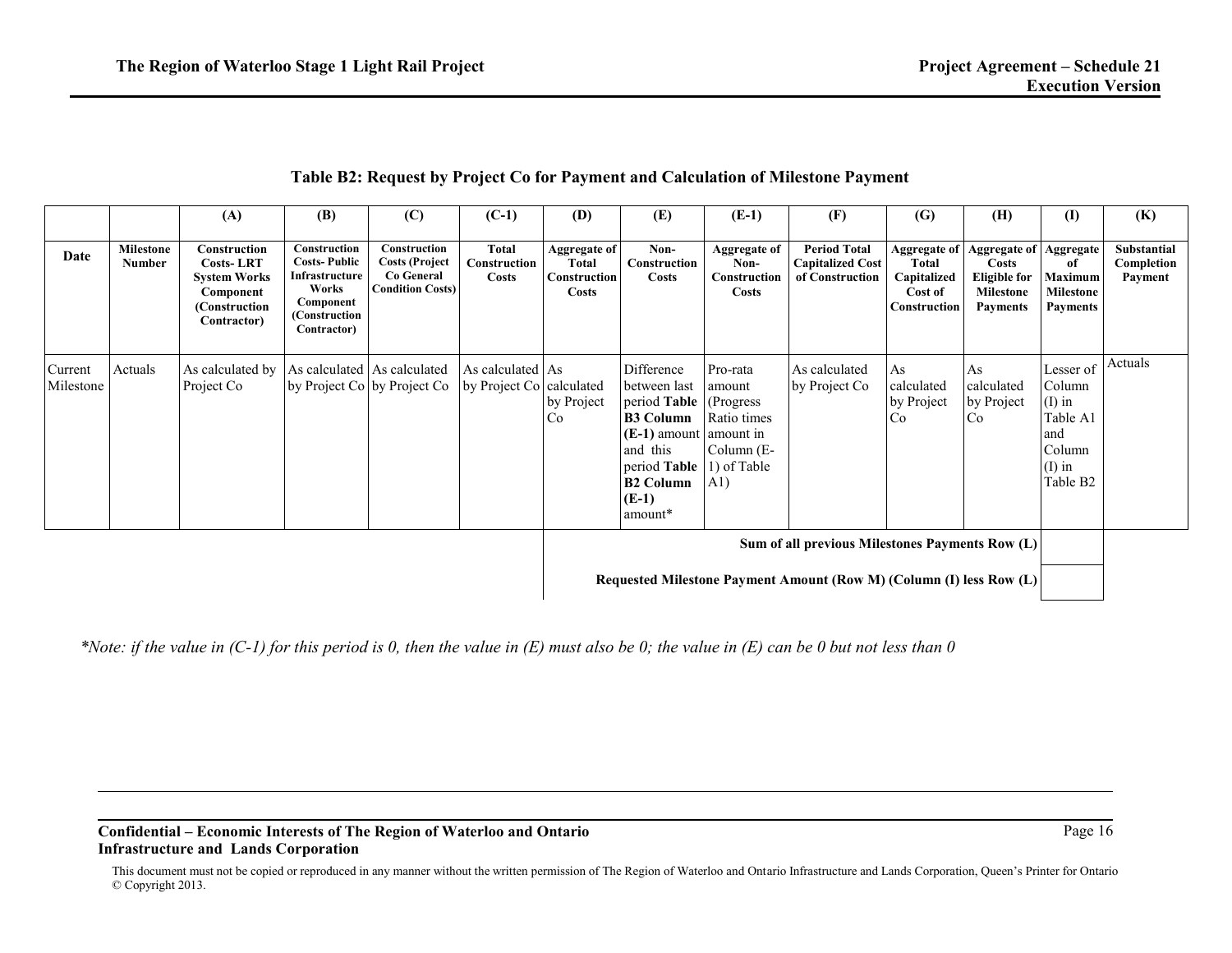## **Table B3: Certified Costs and Calculation of Actual Milestone Payment**

## *(To be completed by the Region once IC has certified Total Construction Costs)*

|                                                                                                                     |                                   | (A)                                                                                                            | (B)                                                                                                            | (C)                                                                                   | $(C-1)$                               | (D)                                                          | (E)                                                                                                                                                   | $(E-1)$                                                                                  | (F)                                                           | (G)                                                                           | (H)                                                                              | $\mathbf{I}$                                                                        | (K)                                  |
|---------------------------------------------------------------------------------------------------------------------|-----------------------------------|----------------------------------------------------------------------------------------------------------------|----------------------------------------------------------------------------------------------------------------|---------------------------------------------------------------------------------------|---------------------------------------|--------------------------------------------------------------|-------------------------------------------------------------------------------------------------------------------------------------------------------|------------------------------------------------------------------------------------------|---------------------------------------------------------------|-------------------------------------------------------------------------------|----------------------------------------------------------------------------------|-------------------------------------------------------------------------------------|--------------------------------------|
| Date                                                                                                                | <b>Milestone</b><br><b>Number</b> | <b>Construction</b><br><b>Costs - LRT</b><br><b>System Works</b><br>Component<br>(Construction)<br>Contractor) | Construction<br><b>Costs - Public</b><br>Infrastructure<br>Works<br>Component<br>(Construction)<br>Contractor) | <b>Construction</b><br><b>Costs (Project</b><br>Co General<br><b>Condition Costs)</b> | Total<br>Construction<br><b>Costs</b> | <b>Aggregate of</b><br>Total<br><b>Construction</b><br>Costs | Non-<br>Construction<br><b>Costs</b>                                                                                                                  | Aggregate of<br>Non-<br>Constructio<br>n Costs                                           | <b>Period Total</b><br>Capitalized<br>Cost of<br>Construction | <b>Aggregate of</b><br>Total<br>Capitalized<br>Cost of<br><b>Construction</b> | <b>Aggregate of</b><br><b>Costs Eligible</b><br>for Milestone<br><b>Payments</b> | <b>Aggregate of</b><br>Maximum<br><b>Milestone</b><br><b>Payments</b>               | Substantial<br>Completion<br>Payment |
| Current<br>Milestone                                                                                                | Actuals                           | $Actually - as$<br>certified by IC                                                                             | $Actuals - as$<br>certified by IC                                                                              | $Actuals - as$<br>certified by IC                                                     | Actuals                               | Actuals                                                      | Difference<br>between last amount<br>period<br>Table B3<br>Column<br>$(E-1)$<br>amount and<br>this period<br>Table B3<br>Column<br>$(E-1)$<br>amount* | Pro-rata<br>(Progress)<br>Ratio times<br>amount in<br>Column $(E-$<br>1) of Table<br>A1) | Actuals                                                       | Actuals                                                                       | Actuals                                                                          | Lesser of<br>Column I in<br>Table A1 and<br>Column $(I)$ in<br>Table B <sub>2</sub> | Actuals                              |
| Sum of all previous Milestones Payments Row (L)<br>Actual Milestone Payment Amount (Row M) (Column (I) less Row (L) |                                   |                                                                                                                |                                                                                                                |                                                                                       |                                       |                                                              |                                                                                                                                                       |                                                                                          |                                                               |                                                                               |                                                                                  |                                                                                     |                                      |

*\*Note: if the value in (C-1) for this period is 0, then the value in (E) must also be 0; the value in (E) can be 0 but not less than 0*

### **Confidential – Economic Interests of The Region of Waterloo and Ontario Infrastructure and Lands Corporation**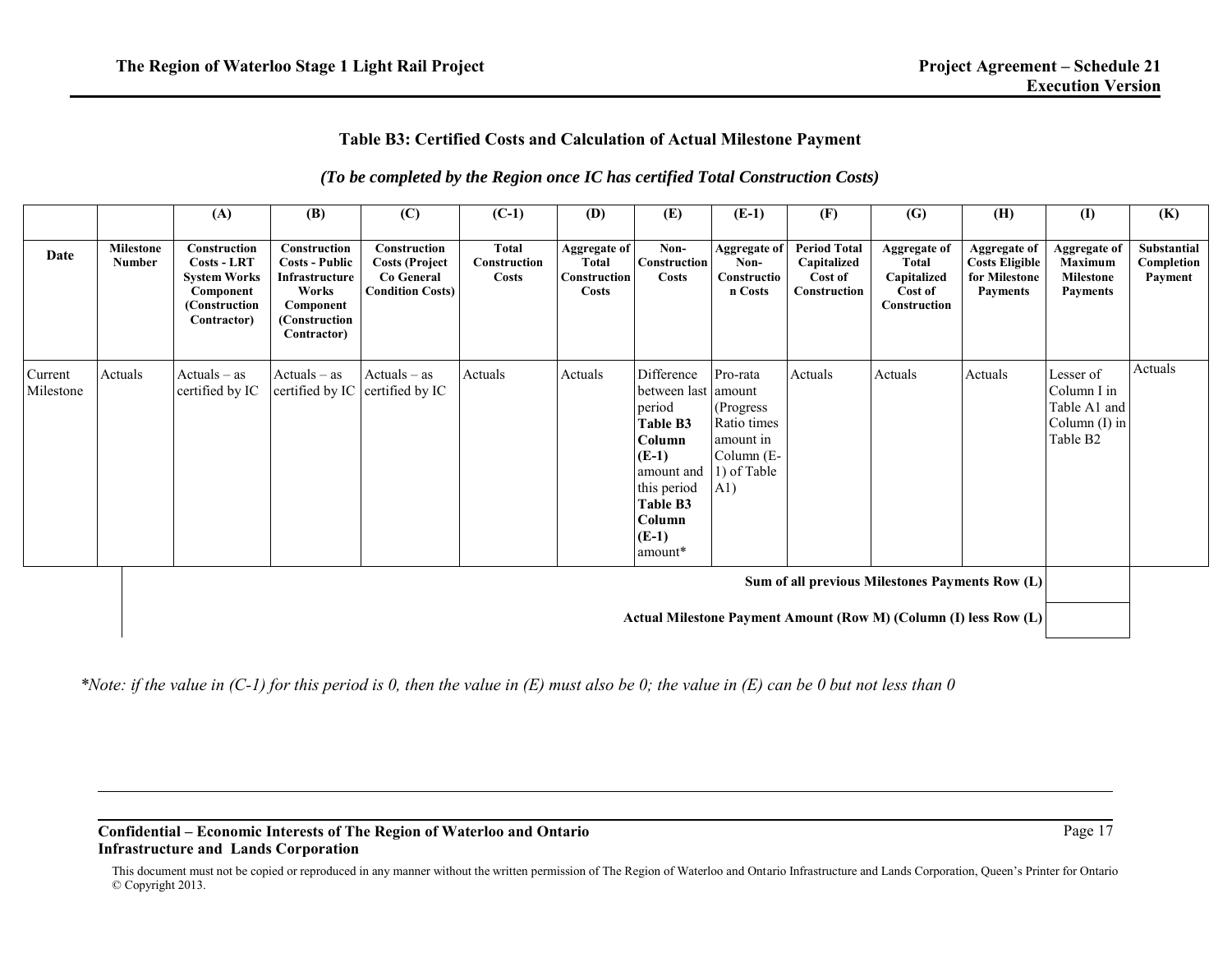## Appendix "2"

Copies of any PIW Payment Certificates and Public Infrastructure Works Acceptance Certificates for the Period

Appendix "3'

Summary of any Lender Advance Confirmations for the Period

Appendix "4"

Current Workplace Safety and Insurance Board Clearance Certificate

Appendix "5"

Statutory Declaration by Project Co on CCDC Form 9A (2001)

Appendix "6"

Sub-search of the title to the Non-Region Owned Lands and copies of correspondence from Owners of Non-Region Owned Lands confirming no Claims for Lien under the CLA

#### **Confidential – Economic Interests of The Region of Waterloo and Ontario Infrastructure and Lands Corporation**

Page 1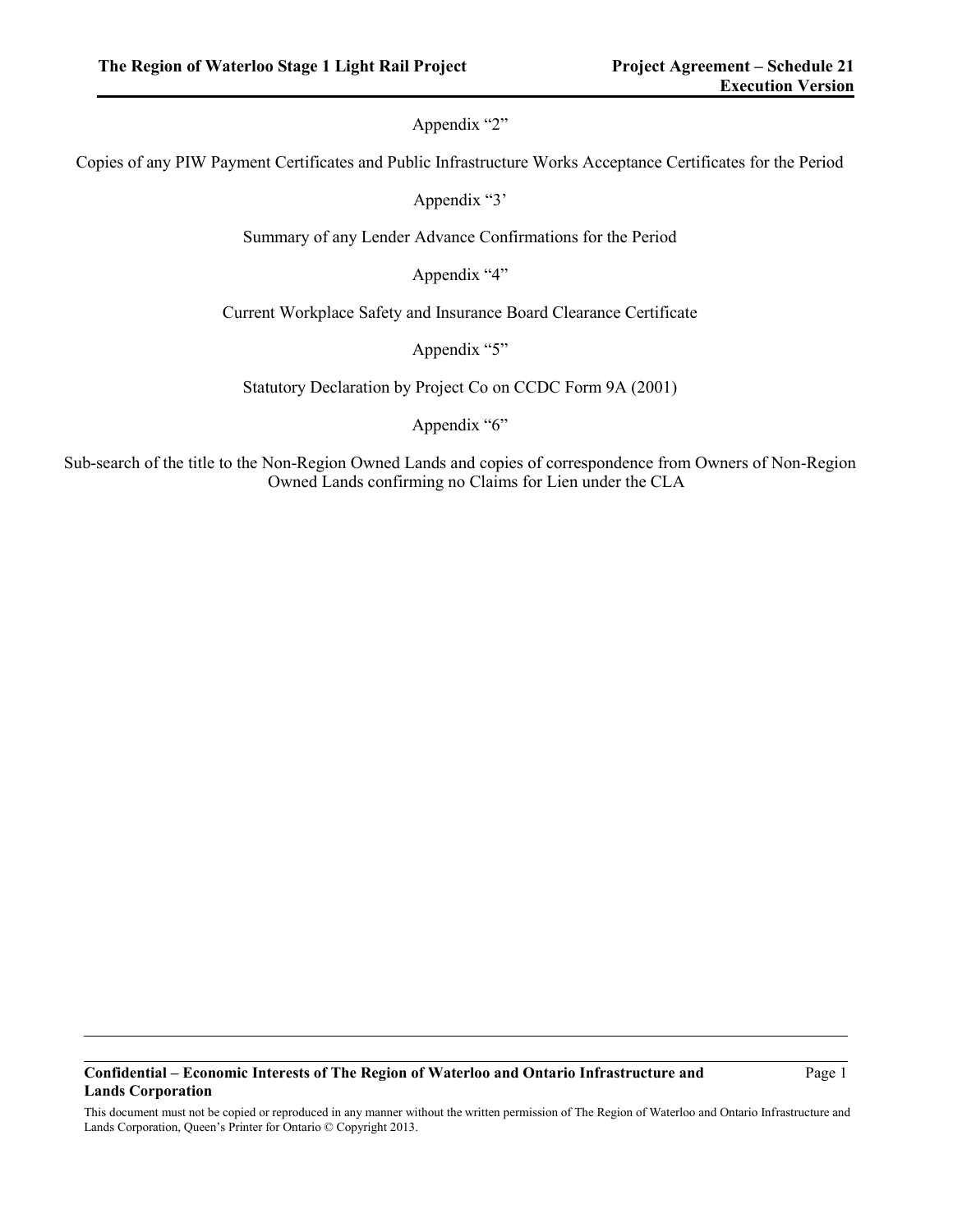## **ATTACHMENT "C"**

### **Project Co Officer Progress/Milestone Payment Certificate**

| TO: The Region of Waterloo ("Region"),        | <b>BY: [Project Co Name]</b>                                   |
|-----------------------------------------------|----------------------------------------------------------------|
| <b>AND TO: [Independent Certifier]</b>        | ("Project Co")                                                 |
| <b>Progress Certificate/Milestone Payment</b> | Project: ROW Stage 1 Light Rail Project                        |
| No:                                           | ("Project")                                                    |
| Date: [Date]                                  | <b>Project Agreement dated</b><br>("Project Agreement")        |
|                                               | <b>Request for Payment dated</b><br>("Request for<br>Payment") |

I, the [insert title] of [Project Co] hereby certify for and on behalf of Project Co, intending that the same be relied upon by the Region and the Independent Certifier without further enquiry as of  $\qquad \qquad$  [insert date] that:

- 1. I am a duly authorized [signing officer of][signatory for] Project Co, am familiar with the provisions of Project Agreement, and have made reasonable investigations of corporate records and inquiries of other officers and senior personnel of Project Co in certifying the information set out below. Terms defined in the Project Agreement have the same meanings when used in this certificate.
- 2. Project Co has performed, satisfied and is in material compliance with all of its material obligations under the Project Agreement and the other Project Documents.
- 3. Project Co is in compliance with all of its material obligations under the Construction Contract, including those in respect of payments owed to the Construction Contractor on or before the date of the Request for Payment to which this Certificate is attached.
- 4. Project Co has available to it sufficient funds to achieve Substantial Completion in accordance with the Project Agreement.
- 5. [for periods prior to Milestone Payment Eligibility Date: Attached hereto as Appendix 1 is a copy of all Lender Advance Confirmations, PIW Payment Certificates and Public Infrastructure Works Acceptance Certificates not previously submitted relating to Total Capitalized Cost of Construction incurred and paid prior to the Milestone Payment Eligibility Date.] All funds received and disbursed by Project Co in connection with the Project prior to the date of this Certificate have been solely in respect of the payment of Construction Costs and the Non-Construction Costs properly due and payable.

#### **Confidential – Economic Interests of The Region of Waterloo and Ontario Infrastructure and Lands Corporation**

This document must not be copied or reproduced in any manner without the written permission of The Region of Waterloo and Ontario Infrastructure and Lands Corporation, Queen's Printer for Ontario © Copyright 2013.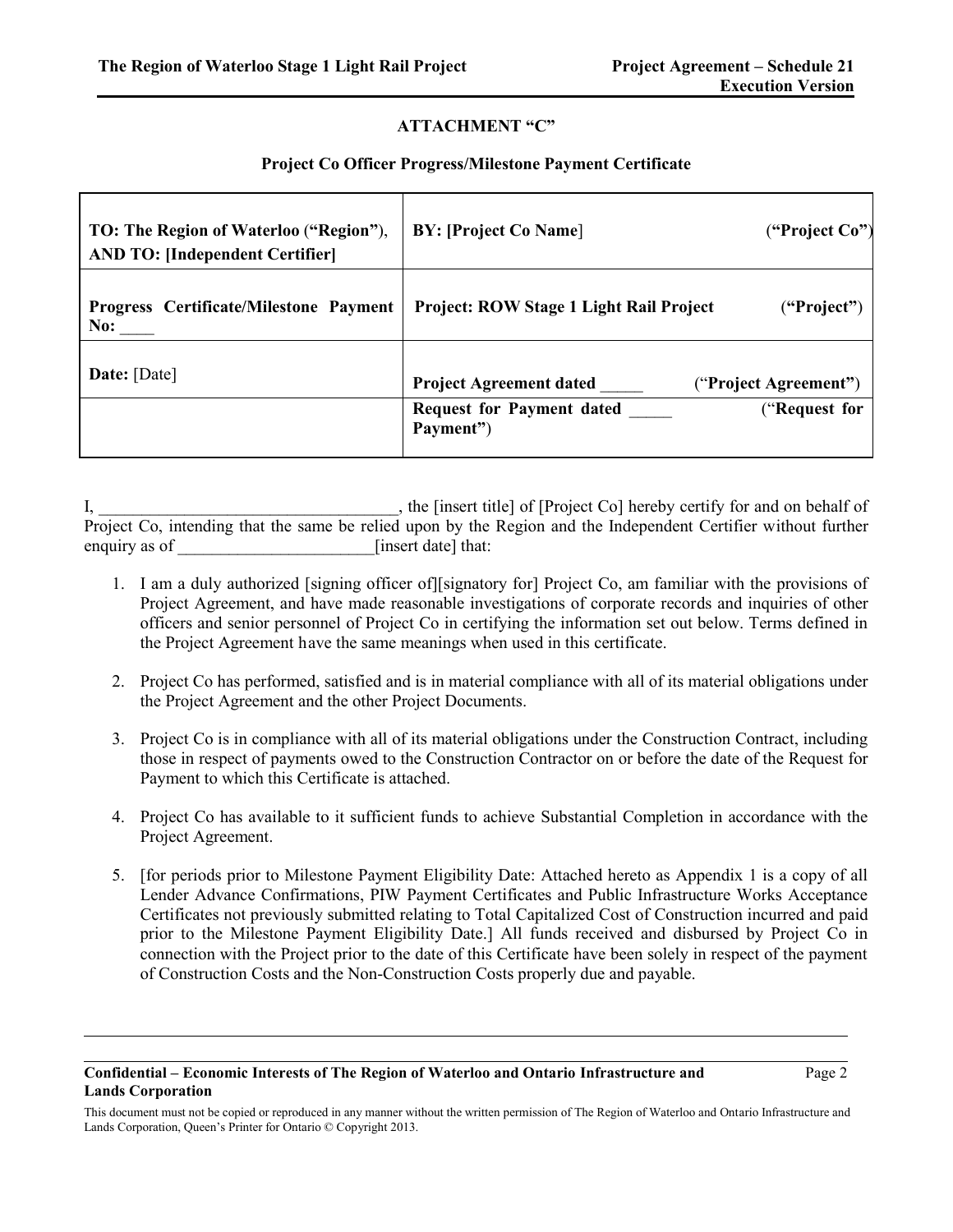- 6. [The Milestone Payment Eligibility Threshold has been achieved]/ [The Scheduled Milestone Payment Eligibility Date (which may not be any earlier than the original Scheduled Milestone Payment Eligibility Date) will be achieved] in accordance with the requirements of the Project Agreement. All Milestone Payment Eligibility Requirements that are required to have been performed and satisfied prior to the date of this Certificate have been performed and satisfied.
- 7. The Requested Milestone Payment Amount (or Partial Payment, as applicable) to which this Certificate is attached does not exceed the Aggregate of Maximum Milestone Payments applicable to the period to which this Certificate applies.
- 8. Project Co has complied with all requirement of applicable law in connection with the Project and the Design and Construction Works and Public Infrastructure Works, including without limitation, all requirements under the Workplace Safety and Insurance Act and the CLA. No claims for lien or notices of lien under the CLA have been received by Project Co or any Project Co Party which have not been duly released, discharged or vacated in accordance with the requirements of the CLA. [if applicable] [Any notice of lien or claim for lien identified in paragraph 10 of the Request for Payment to which this Certificate is attached has been released, discharged or vacated in accordance with the requirements of the CLA].

| Dated this | day of | $, 20$ . |
|------------|--------|----------|
|            |        |          |

| Name:  |  |  |  |
|--------|--|--|--|
| Title: |  |  |  |
|        |  |  |  |

This document must not be copied or reproduced in any manner without the written permission of The Region of Waterloo and Ontario Infrastructure and Lands Corporation, Queen's Printer for Ontario © Copyright 2013.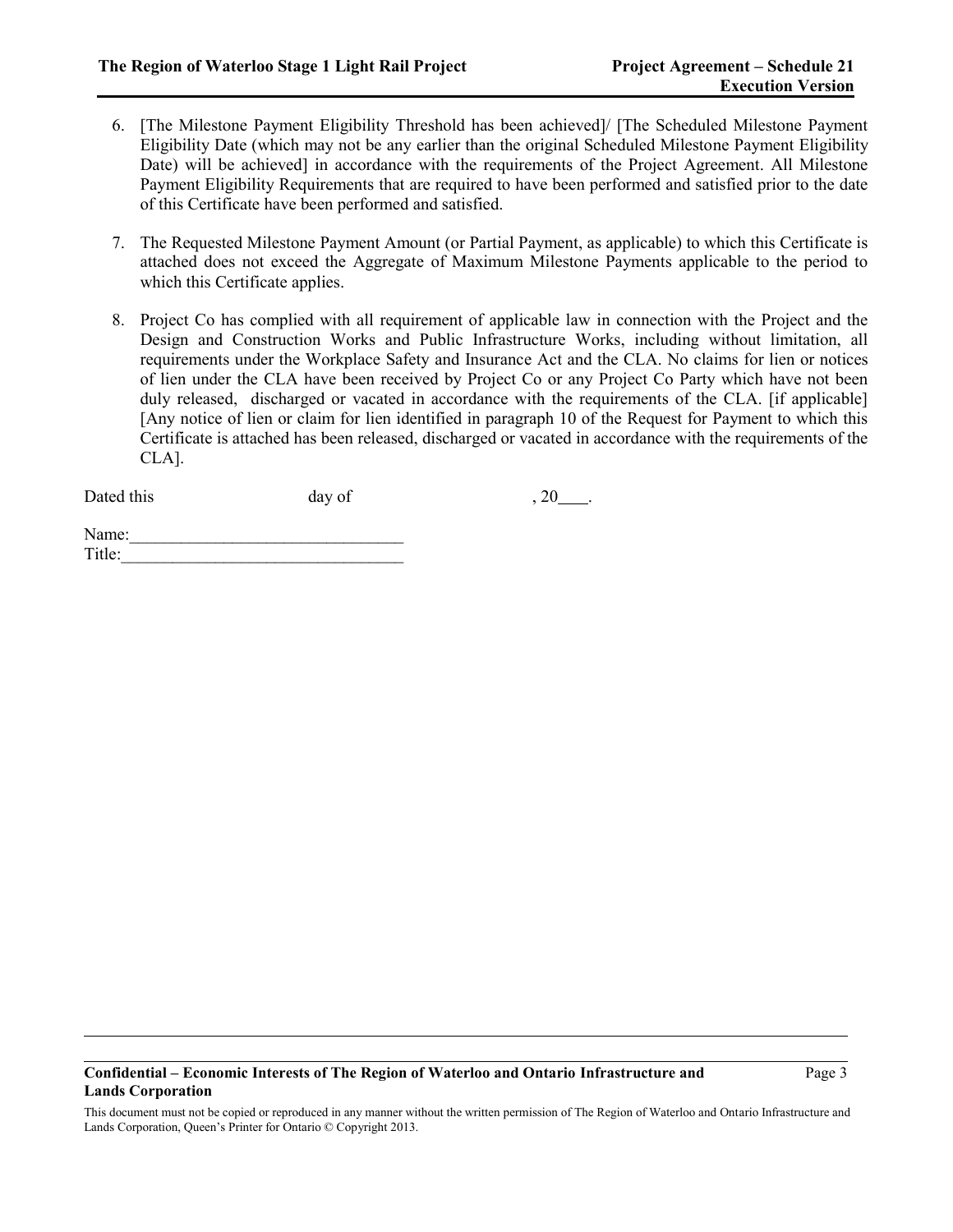## Appendix 1

Copies of any Lender Advance Confirmations, PIW Payment Certificates and Public Infrastructure Works Acceptance Certificates (before Milestone Payment Eligibility Date)

## **Confidential – Economic Interests of The Region of Waterloo and Ontario Infrastructure and Lands Corporation**

Page 4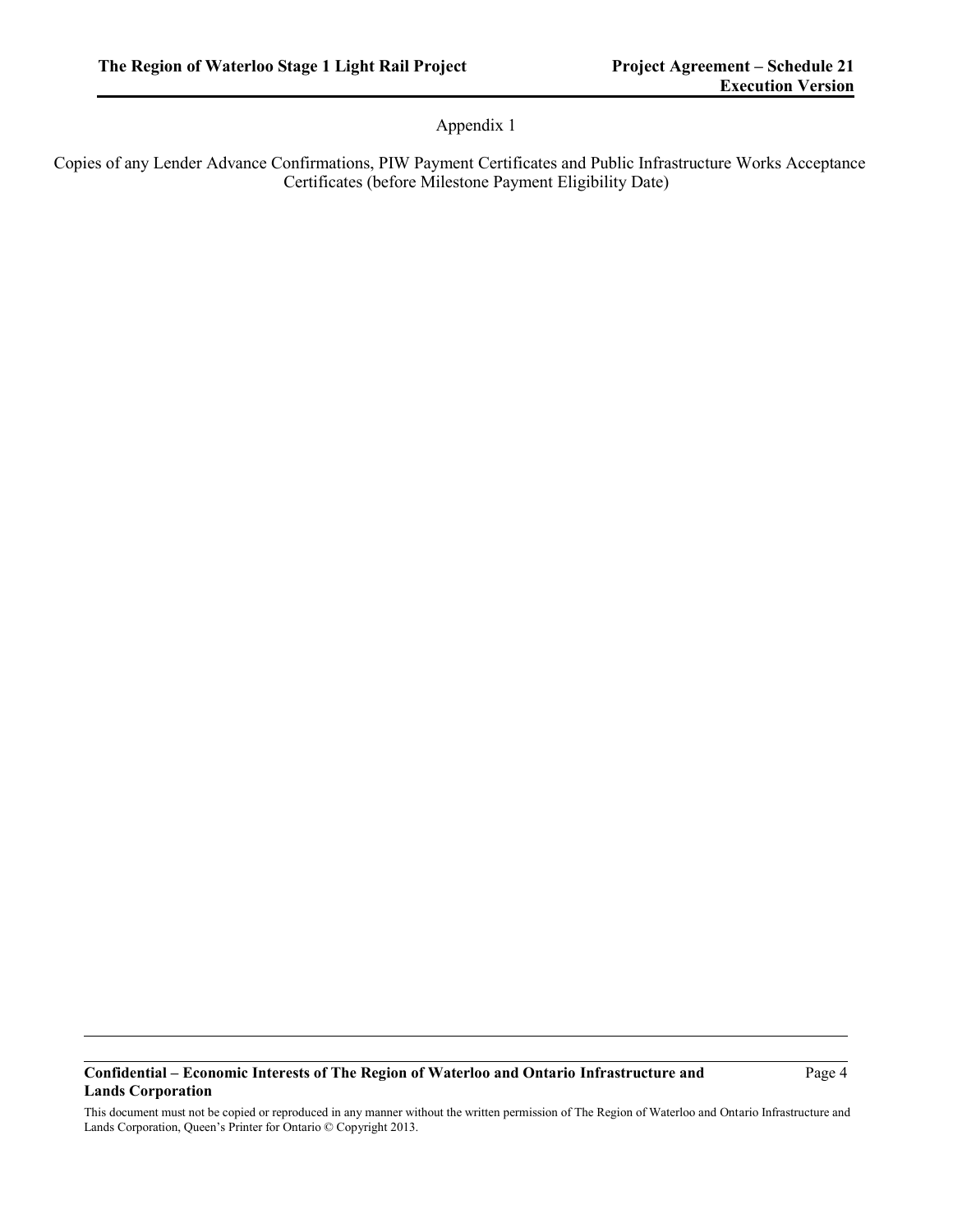## **ATTACHMENT "D"**

#### **Substantial Completion Payment Application**

|                                          | TO: The Region of Waterloo ("Region"),<br><b>AND TO: [Independent Certifier]</b> |         | <b>BY: [Project Co Name]</b>            | ("Project Co")        |
|------------------------------------------|----------------------------------------------------------------------------------|---------|-----------------------------------------|-----------------------|
| <b>Substantial</b><br><b>Application</b> | Completion                                                                       | Payment | Project: ROW Stage 1 Light Rail Project | ("Project")           |
| Date: [Date]                             |                                                                                  |         | <b>Project Agreement dated</b>          | ("Project Agreement") |

- 1. Project Co hereby makes application for the Substantial Completion Payment in the amount of [**insert amount in words**] Dollars (\$[**insert amount in numbers**]) pursuant to the terms of Section 25.5 of the Project Agreement and Schedule 21 to the Project Agreement. Capitalized terms used and not defined herein shall have the same meaning given to them in the Project Agreement. Project Co acknowledges that this Substantial Completion Payment Application and the documents accompanying this Substantial Completion Payment Application may be provided to Contribution Agreement Parties in accordance with the Project Agreement.
- 2. Project Co has certified to the Region that all requirements for Substantial Completion and all conditions for issuance of the Substantial Completion Certificate have been satisfied, and has performed all requirements and provided all assurances and documents set out in the definition of "Substantial Completion" in the Project Agreement.
- 3. Attached hereto as Appendix "1" is a breakdown of the amount of the Substantial Completion Payment set out above into components reflecting: (1) the Substantial Completion Payment- LRT System Works Component (Construction Contractor), (2) the Substantial Completion Payment- Public Infrastructure Works Component (Construction Contractor), (3) Substantial Completion Payment (Project Co General Conditions Costs), and (4) the Substantial Completion Payment- Non-Construction Costs.
- 4. Project Co is in compliance with all of its material obligations under the Construction Contract, including those in respect of payments owed to the Construction Contractor on or before the date of this Substantial Completion Payment Application.
- 5. Project Co has complied with all requirement of applicable law in connection with the Project and the Design and Construction Works and Public Infrastructure Works, including without limitation, all requirements under the Workplace Safety and Insurance Act and the CLA. No claims for lien or notices of lien under the CLA have been

#### **Confidential – Economic Interests of The Region of Waterloo and Ontario Infrastructure and Lands Corporation**

This document must not be copied or reproduced in any manner without the written permission of The Region of Waterloo and Ontario Infrastructure and Lands Corporation, Queen's Printer for Ontario © Copyright 2013.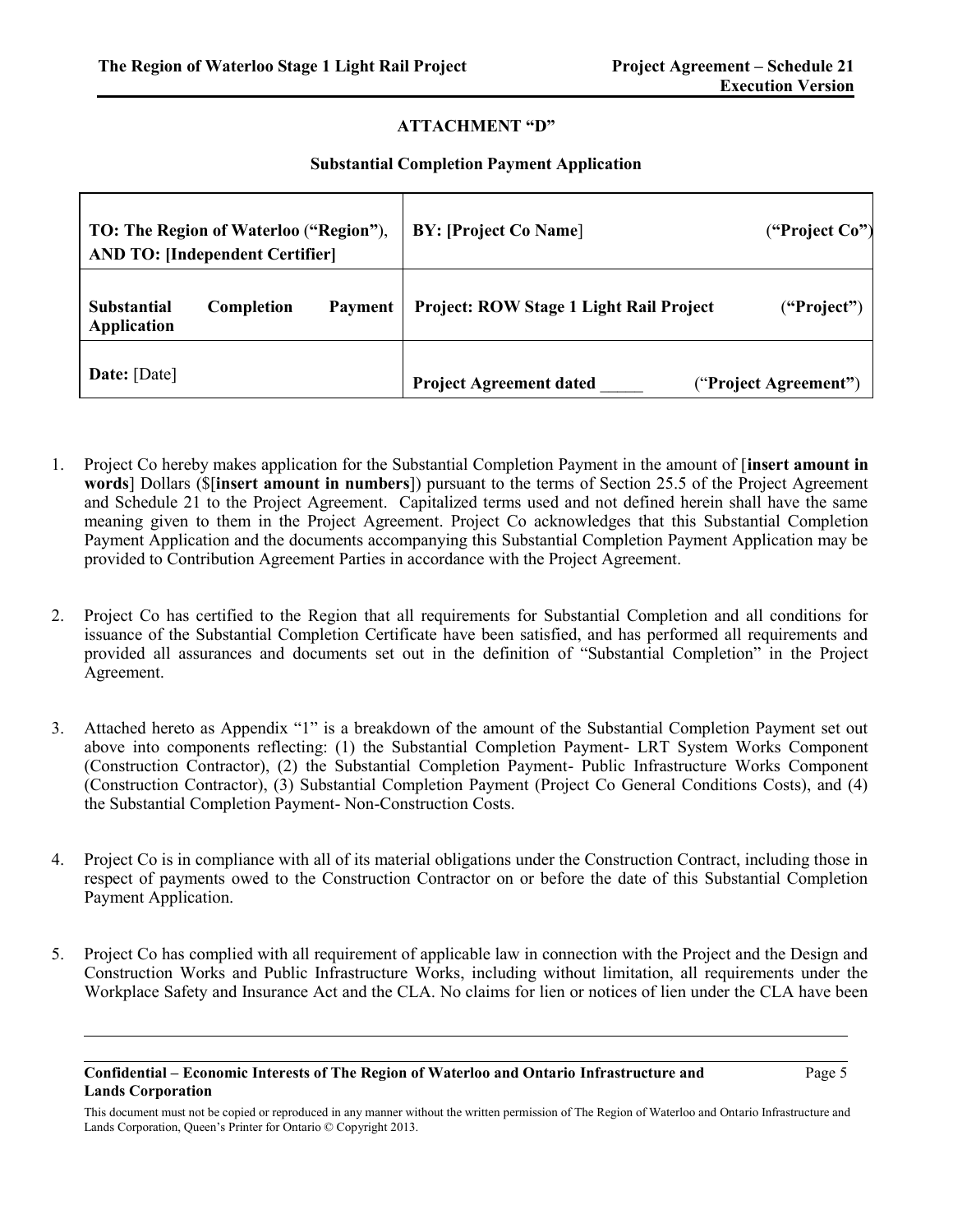received by Project Co or any Project Co Party which have not been duly released, discharged or vacated in accordance with the requirements of the CLA.

- 6. Attached hereto as Appendix "2" is a current Workplace Safety and Insurance Board Clearance Certificate for Project Co evidencing full compliance by [Project Co/Construction Contractor] with the requirements of the Workplace Safety and Insurance Act, 1997 (Ontario), as amended.
- 7. Attached hereto as Appendix "3" is a Statutory Declaration by Project Co on CCDC Form 9A (2001) evidencing compliance by Project Co with the holdback requirements of the CLA.
- 8. Attached hereto as Appendix "4" is a sub-search of the title to the Non-Region Owned Lands against which a claim for lien under the CLA could be registered, and copies of correspondence from Owners of Non-Region Owned Lands. [if applicable] [Any notice of lien or claim for lien identified in such Appendix "4" has been released, discharged or vacated in accordance with the requirements of the CLA.]

The information and calculations contained herein and on the attachments hereto are certified to be true, accurate and complete.

Dated at **[City], [Province]** this [**day**] day of [**month**], 20 [ ].

**[Project Co]**

per: **\_\_\_\_\_\_\_\_\_\_\_\_\_\_\_\_\_\_\_\_\_\_\_\_\_\_\_\_\_**

#### **Confidential – Economic Interests of The Region of Waterloo and Ontario Infrastructure and Lands Corporation**

This document must not be copied or reproduced in any manner without the written permission of The Region of Waterloo and Ontario Infrastructure and Lands Corporation, Queen's Printer for Ontario © Copyright 2013.